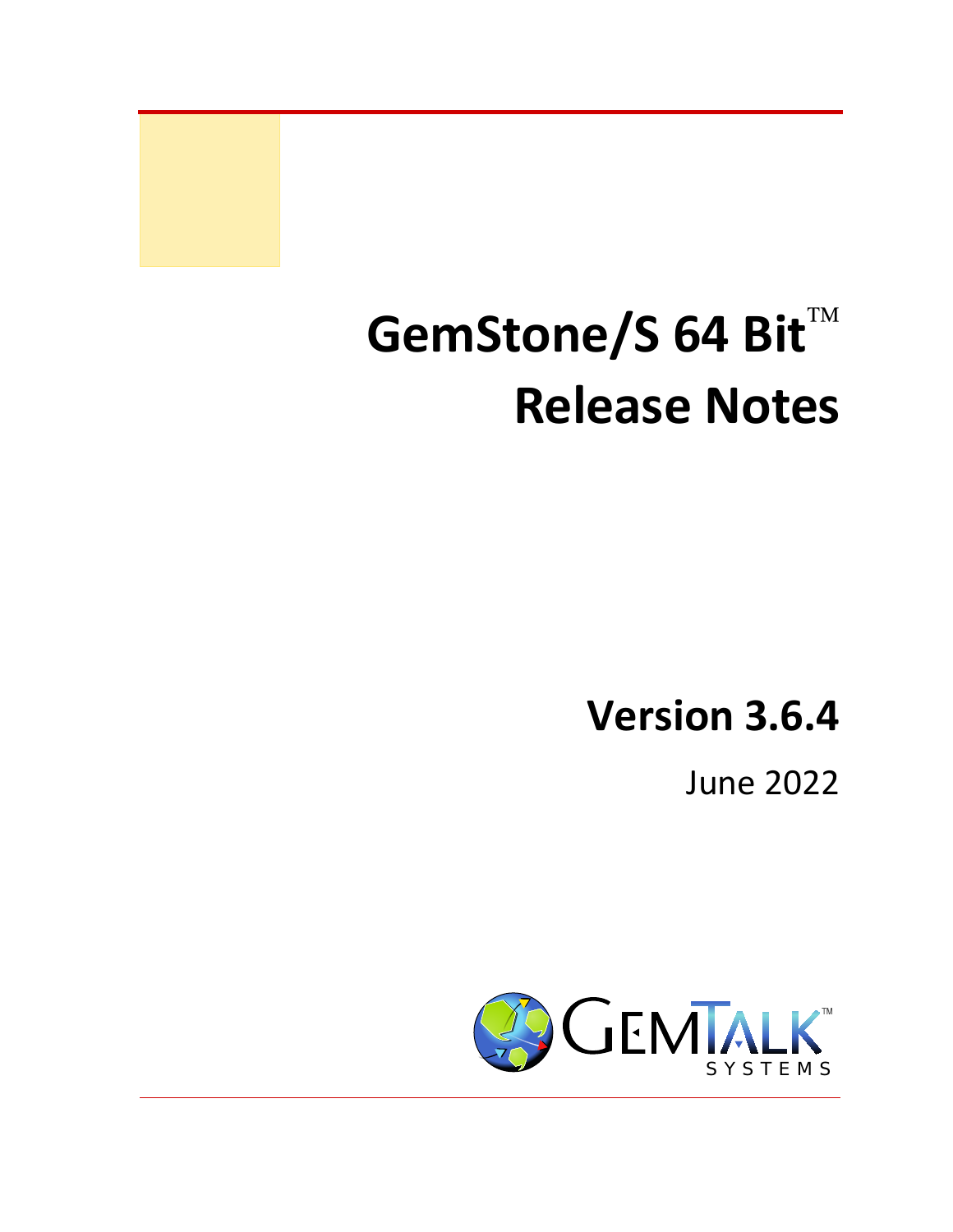#### **INTELLECTUAL PROPERTY OWNERSHIP**

This documentation is furnished for informational use only and is subject to change without notice. GemTalk Systems LLC assumes no responsibility or liability for any errors or inaccuracies that may appear in this documentation.

Warning: This computer program and its documentation are protected by copyright law and international treaties. Any unauthorized copying or distribution of this program, its documentation, or any portion of it, may result in severe civil and criminal penalties, and will be prosecuted under the maximum extent possible under the law.

The software installed in accordance with this documentation is copyrighted and licensed by GemTalk Systems under separate license agreement. This software may only be used pursuant to the terms and conditions of such license agreement. Any other use may be a violation of law.

Use, duplication, or disclosure by the Government is subject to restrictions set forth in the Commercial Software - Restricted Rights clause at 52.227-19 of the Federal Acquisitions Regulations (48 CFR 52.227-19) except that the government agency shall not have the right to disclose this software to support service contractors or their subcontractors without the prior written consent of GemTalk Systems.

This software is provided by GemTalk Systems LLC and contributors "as is" and any expressed or implied warranties, including, but not limited to, the implied warranties of merchantability and fitness for a particular purpose are disclaimed. In no event shall GemTalk Systems LLC or any contributors be liable for any direct, indirect, incidental, special, exemplary, or consequential damages (including, but not limited to, procurement of substitute goods or services; loss of use, data, or profits; or business interruption) however caused and on any theory of liability, whether in contract, strict liability, or tort (including negligence or otherwise) arising in any way out of the use of this software, even if advised of the possibility of such damage.

#### **COPYRIGHTS**

This software product, its documentation, and its user interface © 1986-2022 GemTalk Systems LLC. All rights reserved by GemTalk Systems.

#### **PATENTS**

GemStone software is or has been covered by U.S. Patent Number 6,256,637 "Transactional virtual machine architecture" (1998- 2018), Patent Number 6,360,219 "Object queues with concurrent updating" (1998-2018), Patent Number 6,567,905 "Generational garbage collector with persistent object cache" (2001-2021), and Patent Number 6,681,226 "Selective pessimistic locking for a concurrently updateable database" (2001-2021).

#### **TRADEMARKS**

**GemTalk**, **GemStone**, **GemBuilder**, **GemConnect**, and the GemTalk logo are trademarks of GemTalk Systems LLC, or of VMware, Inc., previously of GemStone Systems, Inc., in the United States and other countries.

**UNIX** is a registered trademark of The Open Group in the United States and other countries.

**Solaris**, **Java**, and **Oracle** are trademarks or registered trademarks of Oracle and/or its affiliates. **SPARC** is a registered trademark of SPARC International, Inc.

**Intel** and **Pentium** are registered trademarks of Intel Corporation in the United States and other countries.

**Microsoft**, **Windows**, and **Windows Server** are registered trademarks of Microsoft Corporation in the United States and other countries.

**Linux** is a registered trademark of Linus Torvalds and others.

**Red Hat** and all Red Hat-based trademarks and logos are trademarks or registered trademarks of Red Hat, Inc. in the United States and other countries.

**Ubuntu** is a registered trademark of Canonical Ltd., Inc., in the U.S. and other countries.

**SUSE** is a registered trademark of Novell, Inc. in the United States and other countries.

**AIX**, **POWER7**, **POWER8**, **POWER9** and **VisualAge** are trademarks or registered trademarks of International Business Machines Corporation.

**Apple**, **Mac**, **MacOS**, and **Macintosh** are trademarks of Apple Inc., in the United States and other countries.

**CINCOM**, **Cincom Smalltalk**, and **VisualWorks** are trademarks or registered trademarks of Cincom Systems, Inc.

**Raspberry Pi** is a trademark of the Raspberry Pi Foundation.

**RabbitMQ** is a trademark of VMware, Inc. in the U.S. and other countries.

Other company or product names mentioned herein may be trademarks or registered trademarks of their respective owners. Trademark specifications are subject to change without notice. GemTalk Systems cannot attest to the accuracy of all trademark information. Use of a term in this documentation should not be regarded as affecting the validity of any trademark or service mark.

**GemTalk Systems LLC** 15220 NW Greenbrier Parkway Suite 240 Beaverton, OR 97006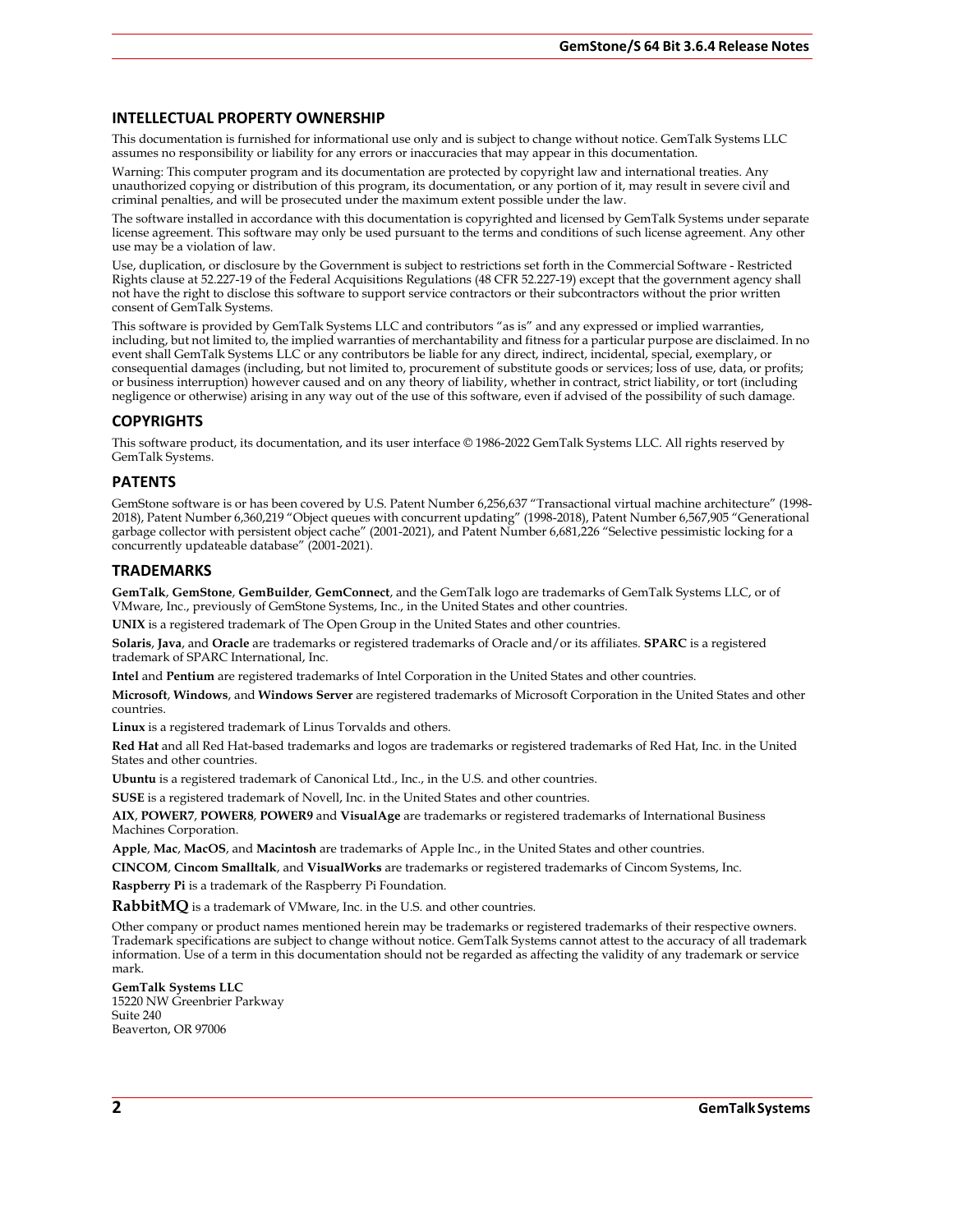# **Preface**

# **About This Documentation**

These release notes describe changes in the GemStone/S 64 Bit™ version 3.6.4 release. Read these release notes carefully before you begin installation, upgrade, or development with this release.

No separate Installation Guide is provided with this release. For instructions on installing GemStone/S 64 Bit version 3.6.4, or upgrading or converting from previous products or versions, see the Installation Guide for version 3.6.2.

# **Terminology Conventions**

The term "GemStone" is used to refer to the server products GemStone/S 64 Bit and GemStone/S, and the GemStone family of products; the GemStone Smalltalk programming language; and may also be used to refer to the company, now GemTalk Systems LLC, previously GemStone Systems, Inc. and a division of VMware, Inc.

# **Technical Support**

## **Support Website**

#### **[gemtalksystems.com](https://gemtalksystems.com)**

GemTalk's website provides a variety of resources to help you use GemTalk products:

- **Documentation** for the current and for previous released versions of all GemTalk products, in PDF form.
- **Product download** for the current and selected recent versions of GemTalk software.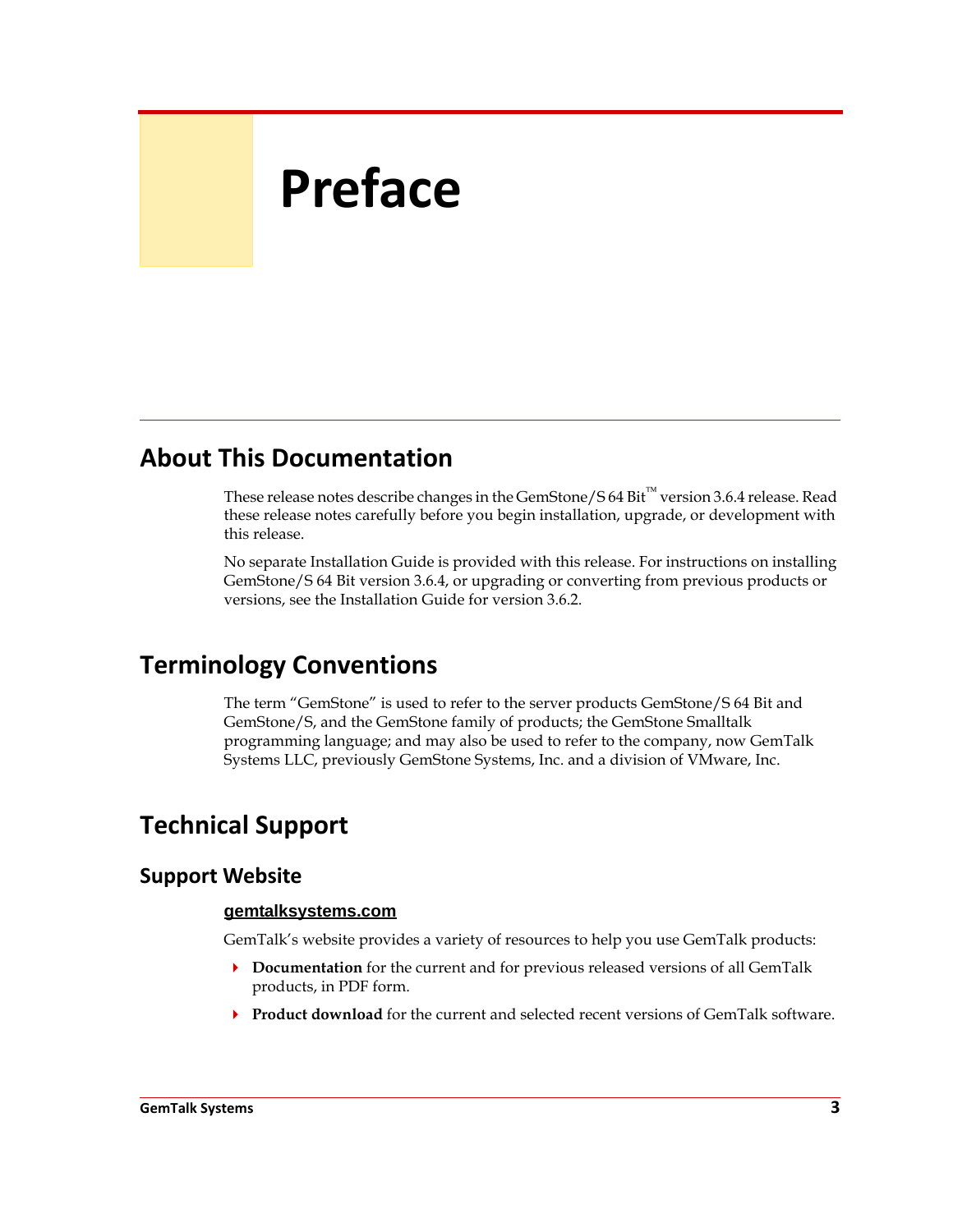- **Bugnotes**, identifying performance issues or error conditions that you may encounter when using a GemTalk product.
- **Supplemental Documentation** and **TechTips**, providing information and instructions that are not in the regular documentation.
- **Compatibility matrices**, listing supported platforms for GemTalk product versions.

We recommend checking this site on a regular basis for the latest updates.

#### **Help Requests**

GemTalk Technical Support is limited to customers with current support contracts. Requests for technical assistance may be submitted online (including by email), or by telephone. We recommend you use telephone contact only for urgent requests that require immediate evaluation, such as a production system down. The support website is the preferred way to contact Technical Support.

#### **Website: [techsupport.gemtalksystems.com](http://techsupport.gemtalksystems.com)**

#### **Email: techsupport@gemtalksystems.com**

#### **Telephone: (800) 243-4772 or (503) 766-4702**

Please include the following, in addition to a description of the issue:

- The versions of GemStone/S 64 Bit and of all related GemTalk products, and of any other related products, such as client Smalltalk products, and the operating system and version you are using.
- Exact error message received, if any, including log files and statmonitor data if appropriate.

Technical Support is available from 8am to 5pm Pacific Time, Monday through Friday, excluding GemTalk holidays.

## **24x7 Emergency Technical Support**

GemTalk offers, at an additional charge, 24x7 emergency technical support. This support entitles customers to contact us 24 hours a day, 7 days a week, 365 days a year, for issues impacting a production system. For more details, contact GemTalk Support Renewals.

## **Training and Consulting**

GemTalk Professional Services provide consulting to help you succeed with GemStone products. Training for GemStone/S is available at your location, and training courses are offered periodically at our offices in Beaverton, Oregon. Contact GemTalk Professional Services for more details or to obtain consulting services.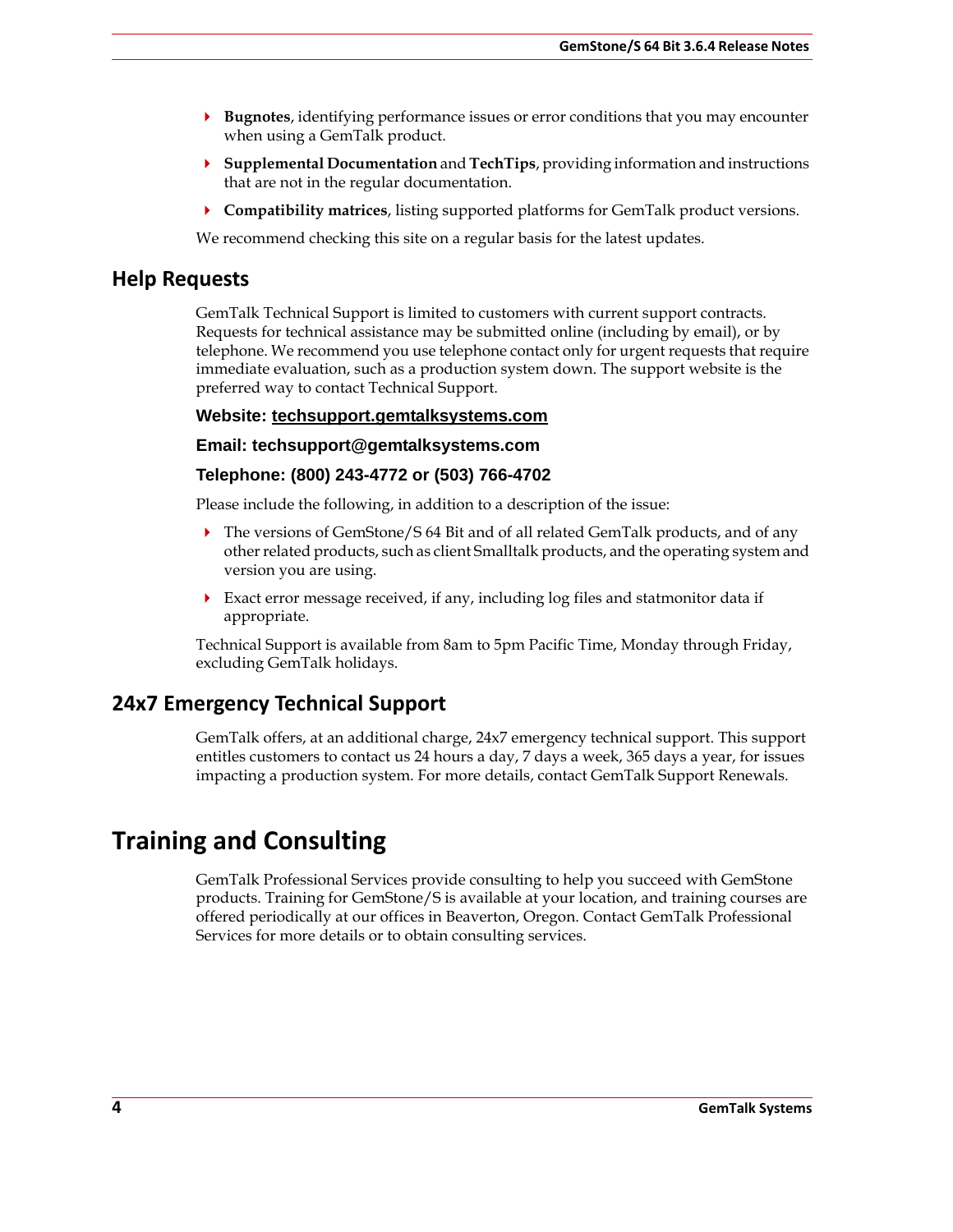# **Table of Contents**

# *Chapter [1. Release Notes for 3.6.4](#page-8-0)*

| \$GEMSTONE/seaside directory no longer owner-write. 11                          |
|---------------------------------------------------------------------------------|
|                                                                                 |
|                                                                                 |
|                                                                                 |
|                                                                                 |
|                                                                                 |
|                                                                                 |
|                                                                                 |
|                                                                                 |
|                                                                                 |
| fork and fork: requirements for standard files. 13                              |
|                                                                                 |
| GsSingleRefPathFinder disallowed in remote sessions 13                          |
| GsObjectInventory profiling methods now wait up to 60 seconds for the GcLock 13 |
| Private methods handling days from 1970 removed 13                              |
|                                                                                 |
|                                                                                 |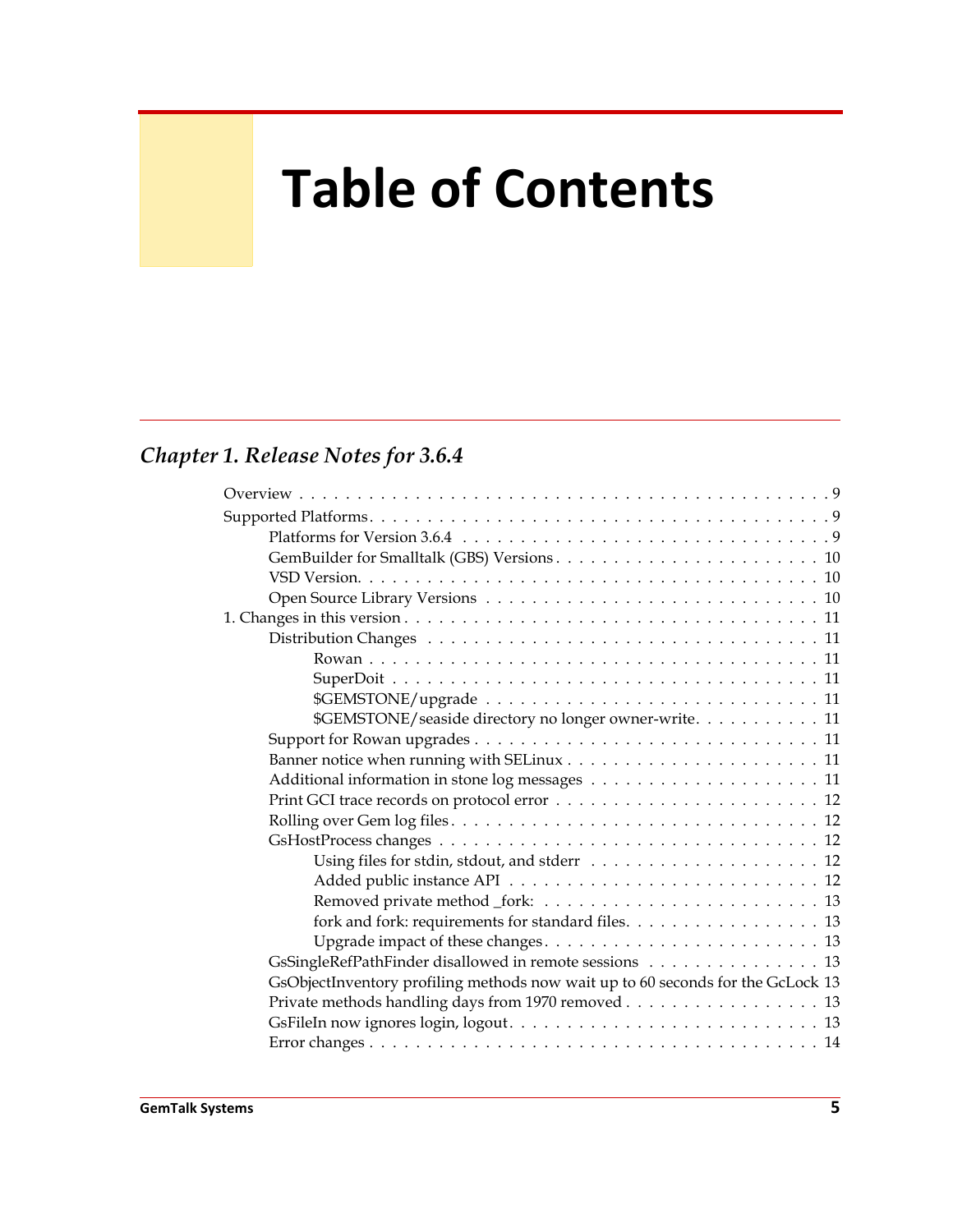|                                                                                           | 14 |
|-------------------------------------------------------------------------------------------|----|
|                                                                                           | 14 |
|                                                                                           | 14 |
|                                                                                           | 14 |
|                                                                                           | 15 |
|                                                                                           | 15 |
|                                                                                           | 15 |
|                                                                                           | 15 |
| Last argument of -L, -l, -r now applied $\dots \dots \dots \dots \dots \dots \dots \dots$ | 16 |
|                                                                                           | 16 |
|                                                                                           | 16 |
|                                                                                           | 16 |
|                                                                                           | 16 |
|                                                                                           |    |
|                                                                                           | 17 |
|                                                                                           | 17 |
|                                                                                           | 18 |
|                                                                                           | 19 |
|                                                                                           | 19 |
|                                                                                           | 19 |
|                                                                                           | 19 |
|                                                                                           | 20 |
|                                                                                           | 20 |
|                                                                                           |    |
|                                                                                           | 20 |
|                                                                                           | 21 |
|                                                                                           | 21 |
|                                                                                           | 22 |
| \$GEMSTONE/examples/superDoit/                                                            | 22 |
|                                                                                           | 22 |
|                                                                                           |    |
|                                                                                           | 23 |
|                                                                                           | 23 |
|                                                                                           |    |
|                                                                                           |    |
| Support for C functions with struct type arguments or results                             | 24 |
|                                                                                           | 25 |
| Example of struct return and variable arguments                                           | 25 |
|                                                                                           | 26 |
|                                                                                           | 26 |
|                                                                                           | 27 |
|                                                                                           | 27 |
|                                                                                           | 28 |
| Risk of SPC corruption for allInstances and related repository scan operations.           | 28 |
|                                                                                           | 28 |
| Crash for pageId 0 in pages needing reclaim or scavenge                                   | 28 |
|                                                                                           | 28 |
| Reclaim problems under certain cases of heavy load                                        | 28 |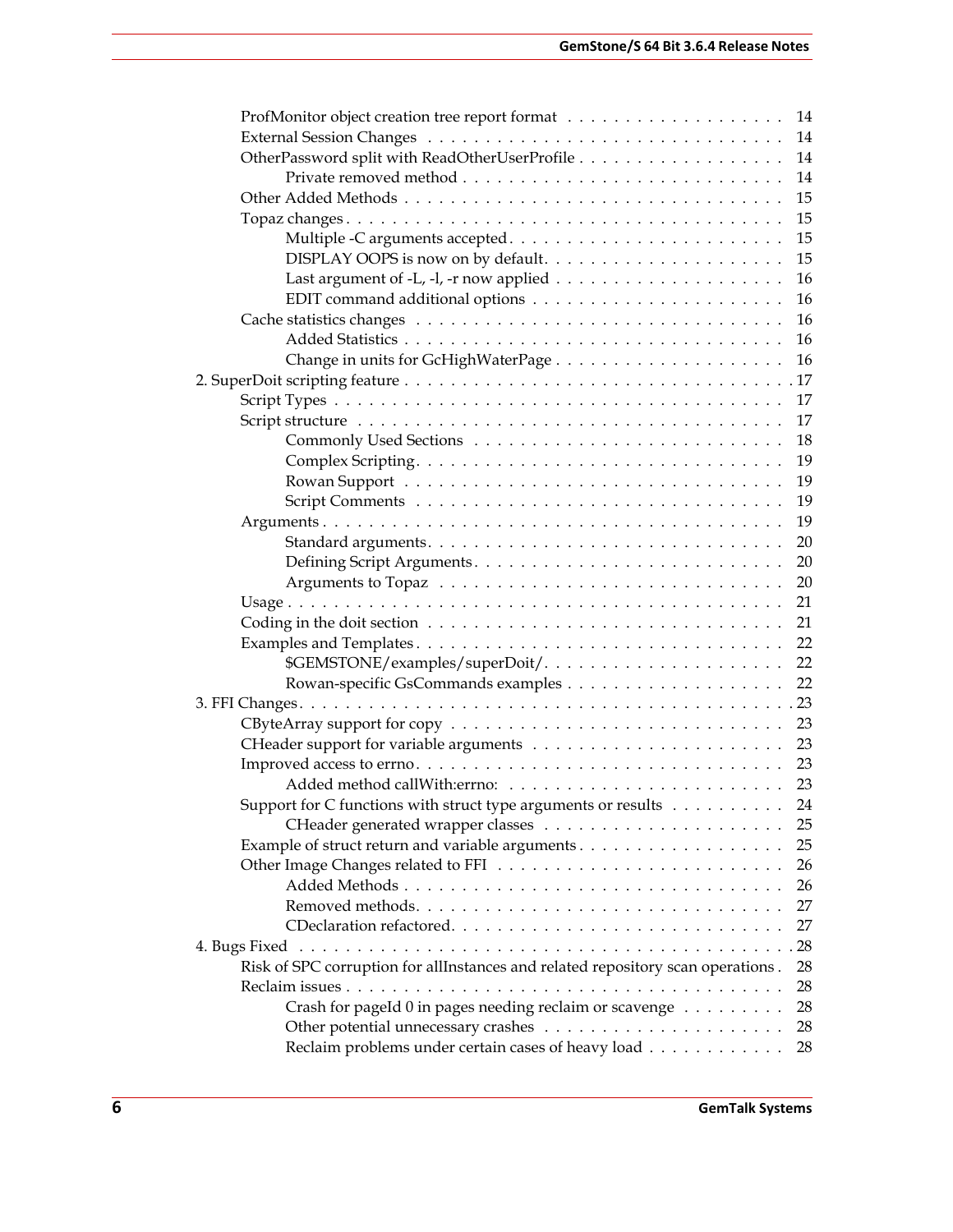| Symbol garbage collection may collect a referenced Symbol 28                     |  |
|----------------------------------------------------------------------------------|--|
| Gem crash recovery may cause Shrpcmon to SEGV 28                                 |  |
|                                                                                  |  |
| objectAudit issue in DataPageCheck not handled well 29                           |  |
|                                                                                  |  |
|                                                                                  |  |
|                                                                                  |  |
|                                                                                  |  |
|                                                                                  |  |
| topazini could silently clear -X arguments for X509 login. 29                    |  |
| Time comparison incorrect results for arguments in same millisecond range. 29    |  |
| During tranlog restore, existing file without permissions not reported 30        |  |
|                                                                                  |  |
| Commit issues during suspendCommitsForFailover 30                                |  |
| SecurityErrors during upgrade in some GsObjectSecurityPolicies configurations 30 |  |
|                                                                                  |  |
| Scaled Decimal literal strings not parsed by asNumber 30                         |  |
| In comma-decimal point locale, ScaledDecimal literals did not parse 30           |  |
| Cannot activate a passivated structure containing an instance of Utf8. 30        |  |
|                                                                                  |  |
| Error during GciExecute from UserAction preventing interrupt servicing 31        |  |
| GciTsObjInfo.access could return undocumented value 31                           |  |
| Crash if GciTsPerform called with NULL GciErrSType *err arg 31                   |  |
|                                                                                  |  |
| After failed commit due to RC conflicts, commit allowed without abort 31         |  |
| gslist prints unnecessary extra Warning if no servers running 31                 |  |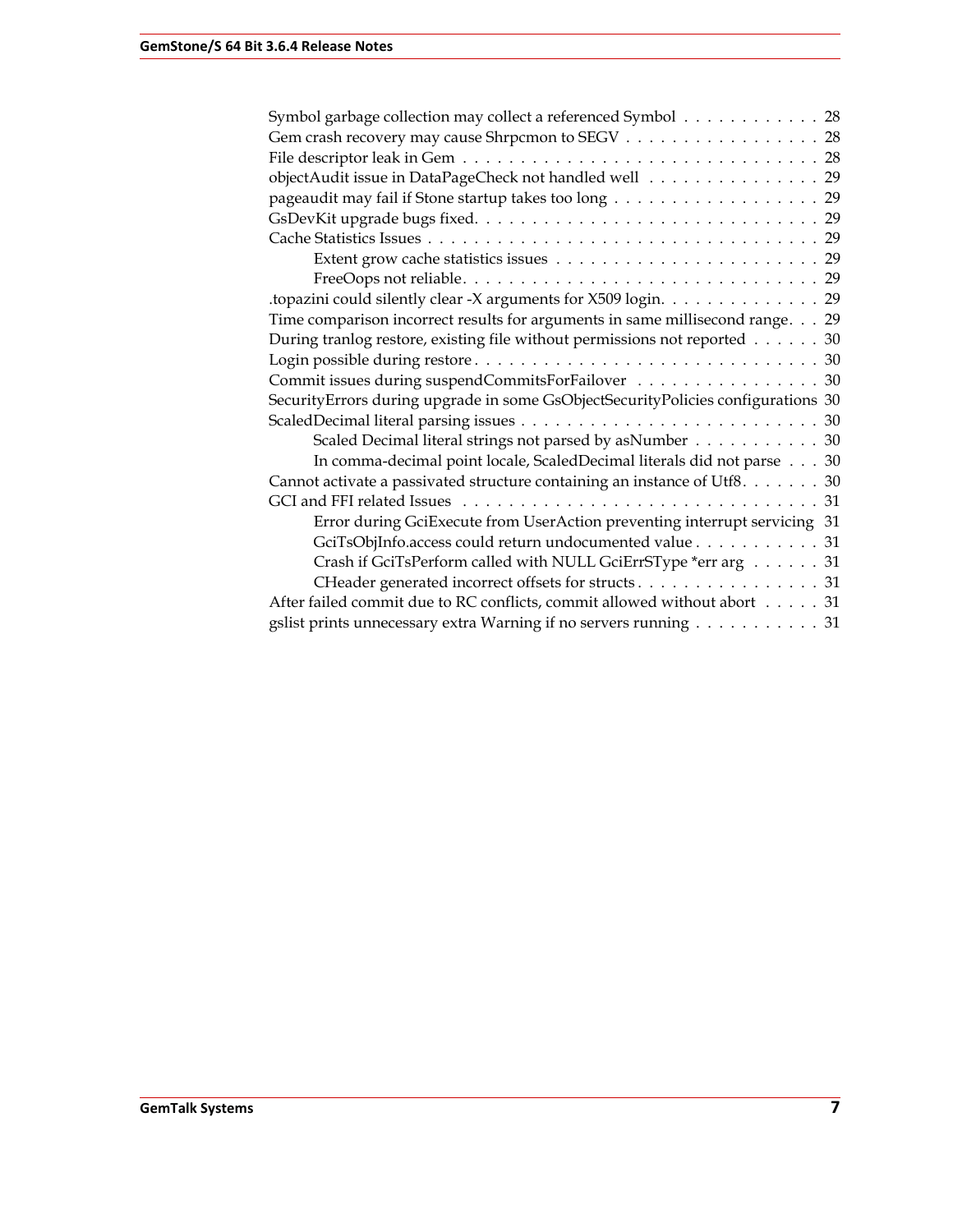**GemStone/S 64 Bit 3.6.4 Release Notes**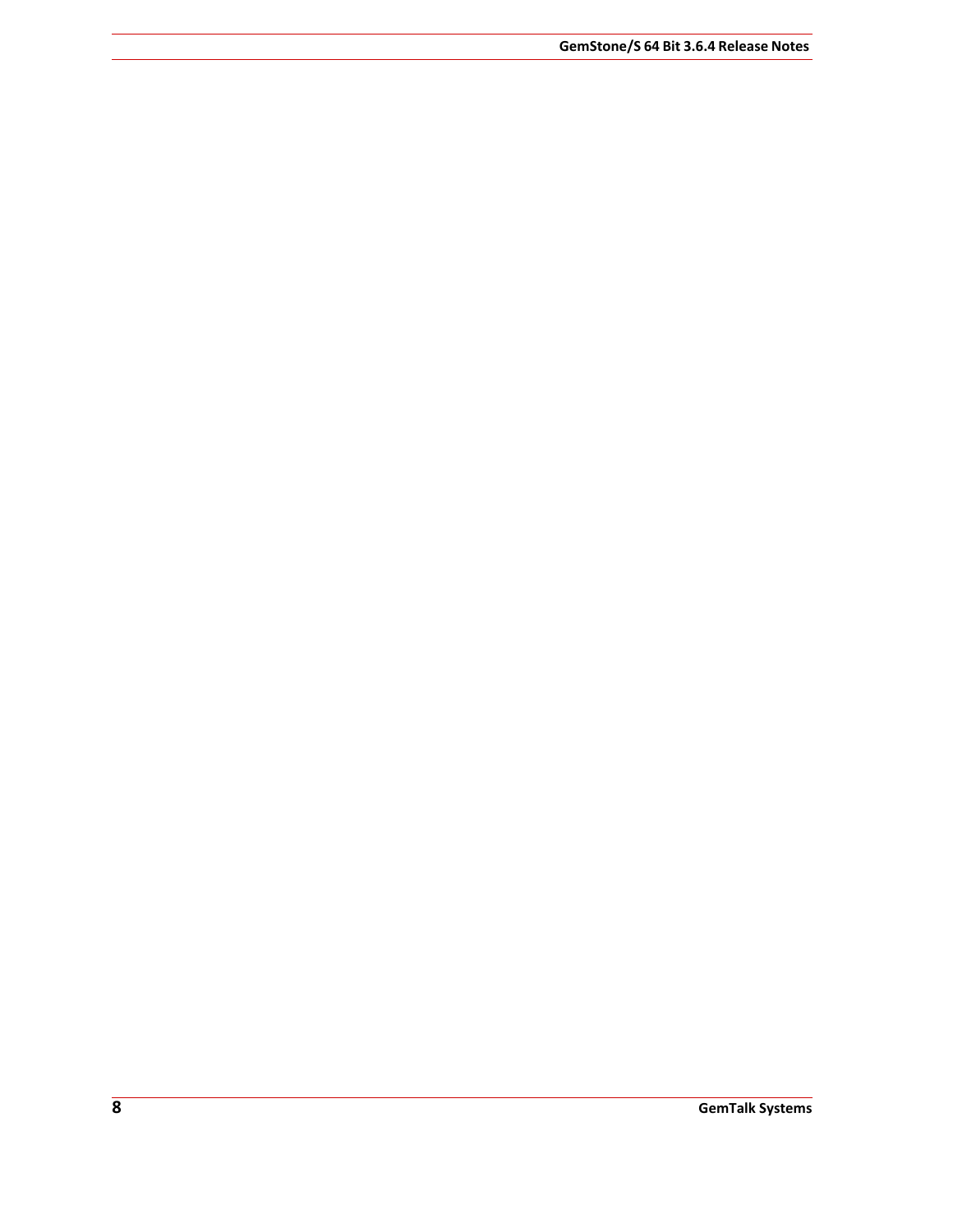<span id="page-8-0"></span>*Chapter*

# **1 Release Notes for 3.6.4**

## <span id="page-8-1"></span>**Overview**

GemStone/S 64 Bit™ 3.6.4 is a new version of the GemStone/S 64 Bit object server. Version 3.6.4 adds SuperDoit scripting, FFI support for structs by value, and other feature enhancements and bug fixes. We recommend everyone using or planning to use GemStone/S 64 Bit upgrade to this new version.

These Release Notes include changes between the previous version of GemStone/S 64 Bit, v3.6.3, and v3.6.4. If you are upgrading from a version prior to 3.6.3, review the release notes for each intermediate release to see the full set of changes.

The Installation Guide has not been updated for this release. For installation, upgrade and conversion instructions, use the Installation Guide for version 3.6.2.

# <span id="page-8-2"></span>**Supported Platforms**

## <span id="page-8-3"></span>**Platforms for Version 3.6.4**

GemStone/S 64 Bit version 3.6.4 is supported on the following platforms:

 Red Hat Enterprise Linux Server, CentOS Linux, and Rocky Linux 7.9 and 8.5; and Ubuntu 18.04 and 20.04

GemStone performs testing on a mixture of Red Hat, CentOS, and Rocky servers; these are all fully certified platforms. Any reference to Red Hat applies to all these distributions.

- $\triangleright$  Solaris 10 on x86
- $\blacktriangleright$  AIX 7.1 and 7.2
- OSX 11.1 (Big Sur) with Darwin 20.2.0 kernel on x86, and OSX 10.15.6 (Catalina) with Darwin 19.6.0 kernel; and OSX 11.6 (Big Sur) with Darwin 20.6.0 kernel on Apple M1. v3.6.4 is known to work on MacOS Monterey. (Mac is supported for development only)

For more information and detailed requirements for each supported platforms, please refer to the *GemStone/S 64 Bit Installation Guide* for that platform.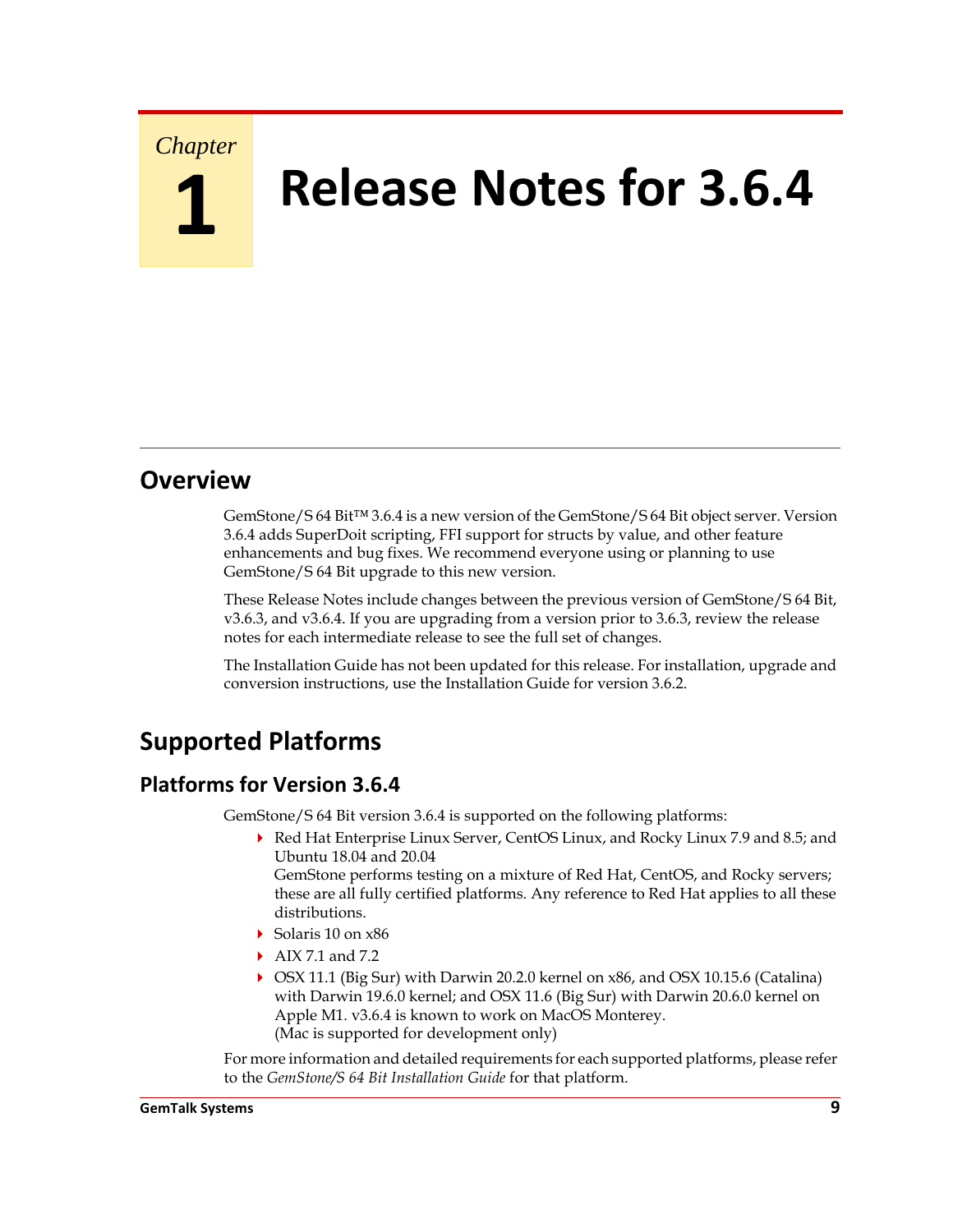## <span id="page-9-0"></span>**GemBuilder for Smalltalk (GBS) Versions**

The following versions of GBS can be used with GemStone/S 64 Bit version 3.6.4:

## **GBS/VW version 8.6**

|                             | <b>VisualWorks</b><br>9.1.1<br>32-bit and 64-bit |
|-----------------------------|--------------------------------------------------|
| $\triangleright$ Windows 10 | RedHat ES 7.9 and 8.5; Ubuntu 18.04 and 20.04    |

#### **GBS/VA version 5.4.6**

| <b>VAST Platform</b>                 | <b>VAST Platform</b> | <b>VA Smalltalk</b> | <b>VA Smalltalk</b> |
|--------------------------------------|----------------------|---------------------|---------------------|
| 11.0.0                               | 10.0.2               | 9.2.2               | 8.6.3               |
| $\blacktriangleright$ Windows Server | ▶ Windows Server     | ▶ Windows Server    | ▶ Windows Server    |
| 2016 and                             | 2016 and             | 2016 and            | 2016 and            |
| Windows 10                           | Windows 10           | Windows 10          | Windows 10          |

For more details on GBS and client Smalltalk platforms and requirements, see the *GemBuilder for Smalltalk Installation Guide* for that version of GBS.

## <span id="page-9-1"></span>**VSD Version**

The GemStone/S 64 Bit v3.6.4 distribution includes VSD version 5.5.3. The previous version of GemStone/S 64 Bit, v3.6.3, included VSD v5.5.2. VSD 5.5.3 includes improved searching, bug fixes, and updates to topaz online help.

Note that in GemStone/S 64 Bit v3.6 and later, **statmonitor** writes additional information to the statmonitor file. As a result, statmonitor files from v3.6 and later cannot be read by versions of VSD earlier than v5.5. VSD 5.5.3 can read statmonitor files generated in older versions of GemStone/S 64, 32-bit GemStone, and GBS, as well as those generated by GemStone/S 64 Bit v3.6 and later.

VSD v5.5.3 is included with the GemStone distribution, and can also be downloaded as a separate product. For details or to download, go to<https://gemtalksystems.com/vsd/>.

## <span id="page-9-2"></span>**Open Source Library Versions**

The version of OpenSSL has been updated to 1.1.1n.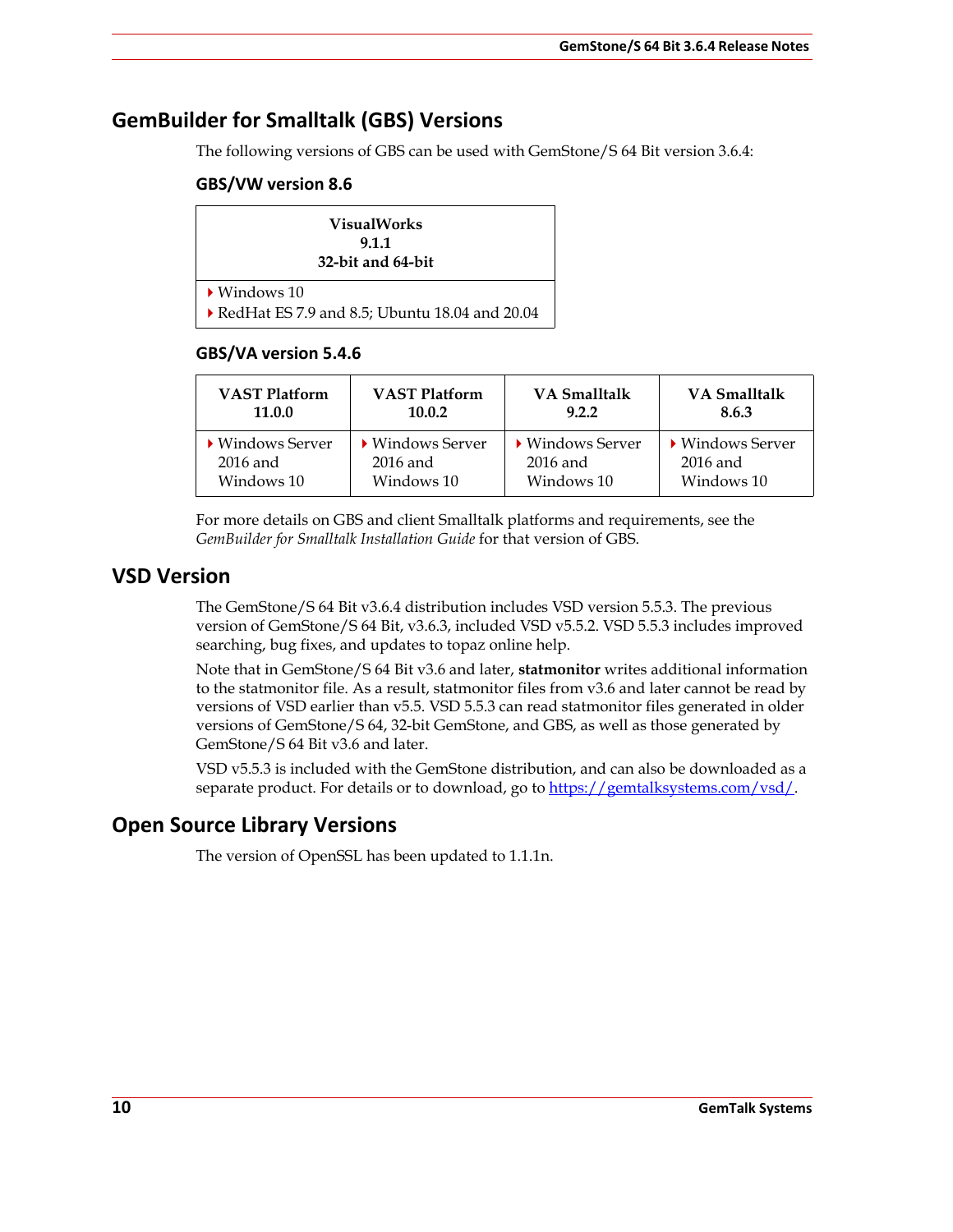# <span id="page-10-0"></span>**1. Changes in this version**

## <span id="page-10-1"></span>**Distribution Changes**

### <span id="page-10-2"></span>**Rowan**

There is a new top level directory, \$GEMSTONE/rowan, containing scripts and upgrade material for users of Rowan code management. Rowan is an open-source code management project that is in a limited preview status, and undergoing active development.

The \$GEMSTONE/bin directory now includes extent0.rowan.dbf.

## <span id="page-10-3"></span>**SuperDoit**

As described under ["SuperDoit scripting feature", starting on page](#page-16-0) 17, the SuperDoIt feature includes added scripts in \$GEMSTONE/bin, and a directory containing examples, \$GEMSTONE/examples/superDoit.

SuperDoit is implemented using Rowan; however, SuperDoit scripts are fully supported in base GemStone, and creating and executing SuperDoit scripts requires no Rowan knowledge.

The SuperDoit API includes support for Rowan-specific functions. These are not documented in these Release Notes; see \$GEMSTONE/examples/GsCommand for examples.

## <span id="page-10-4"></span>**\$GEMSTONE/upgrade**

Starting with v3.6, Rowan code has been included in the distribution, under \$GEMSTONE/upgrade/projects. This directory is required to be present for some functions, including superDoit solo scripts.

The location of the projects directory within the distribution may change in a future release.

## <span id="page-10-5"></span>**\$GEMSTONE/seaside directory no longer owner-write**

The directory \$GEMSTONE/seaside had installation permissions that incorrectly allowed owner write; this permission has been removed.

## <span id="page-10-6"></span>**Support for Rowan upgrades**

This release includes upgrade support for applications running certain earlier versions of GemStone 3.6.x with Rowan versions 1.2.x and 2.2.x, that are upgrading to v3.6.4.

## <span id="page-10-7"></span>**Banner notice when running with SELinux**

SELinux is a RedHat mode that applies additional security restrictions. When running in this mode, the process log banners now will include a notice; for example,

| MEMORY: 64187 MB , getauxval(AT\_SECURE) = 2 |

## <span id="page-10-8"></span>**Additional information in stone log messages**

Stone log messages now includes additional information, such as the IP addresses of Gem sessions, to help with diagnosing problems.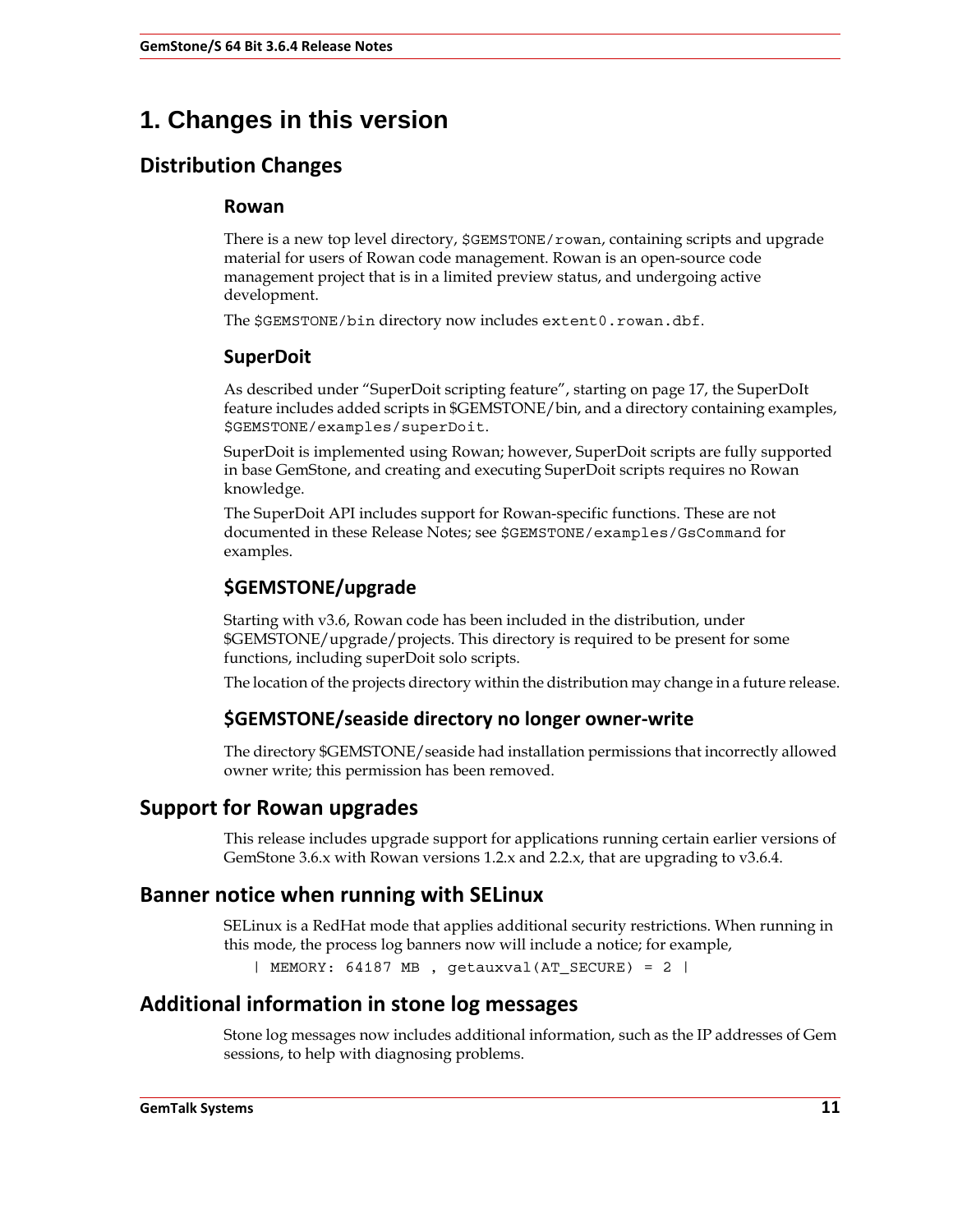## <span id="page-11-0"></span>**Print GCI trace records on protocol error**

To aid in analysis of GCI protocol errors, recent GCI call history is now automatically printed to the gem log when a GCI protocol error occurs. GCI call trace records are maintained in a wraparound buffer, and the most recent 100 records will be printed to the log.

## <span id="page-11-1"></span>**Rolling over Gem log files**

For long-lived Gems, it can be helpful to roll over the log file periodically. This can now be done using the following new method.

System class >> startNewGemLog: *aFileName*

Close the existing log file for this Gem and start a new log with the name *aFileName*. *aFileName* must be a file name, not a path ( '/' is not allowed); this file name is appended to the result of System gemLogPath to produce the new log file. If a file named *aFileName* already exists in this location, it will be opened for append. If the file cannot be created or written to, this method returns an error and the existing log file will continue to be used. Has no effect and signals a Warning in a topaz -l or other linked GCI application.

## <span id="page-11-2"></span>**GsHostProcess changes**

### <span id="page-11-3"></span>**Using files for stdin, stdout, and stderr**

GsHostProcess has been substantially modified to allow stdin, stdout, and stderr to be specified as files. The following methods have been added:

| GsHostProcess >> stderrPath |                                                                                                                                                                                |
|-----------------------------|--------------------------------------------------------------------------------------------------------------------------------------------------------------------------------|
|                             | GsHostProcess >> stderrPath: aStringOrUtf8                                                                                                                                     |
| GsHostProcess >> stdinPath  |                                                                                                                                                                                |
|                             | GsHostProcess >> stdinPath: aStringOrUtf8                                                                                                                                      |
| GsHostProcess >> stdoutPath |                                                                                                                                                                                |
|                             | GsHostProcess >> stdoutPath: aStringOrUtf8                                                                                                                                     |
|                             | GsHostProcess >> appendToFiles: aBoolean<br>If $aBoolean == true$ and out or $err$ are paths for files to be opened, causes already<br>existing files to be opened for append. |

## <span id="page-11-4"></span>**Added public instance API**

The following instance methods have been added, similar to the equivalent class methods. These allow modification of the GsHostProcess instance before execute or fork.

```
GsHostProcess >> commandLine: aString
   Set the command line that will be executed
GsHostProcess >> execute
   Execute the code in the instance variable commandLine.
GsHostProcess >> executeWithInput: stdinString
   Execute the code in the instance variable commandLine, writing stdinString to the 
   stdin of the child.
GsHostProcess >> fork
   Forks the child process specified by the instVars.
```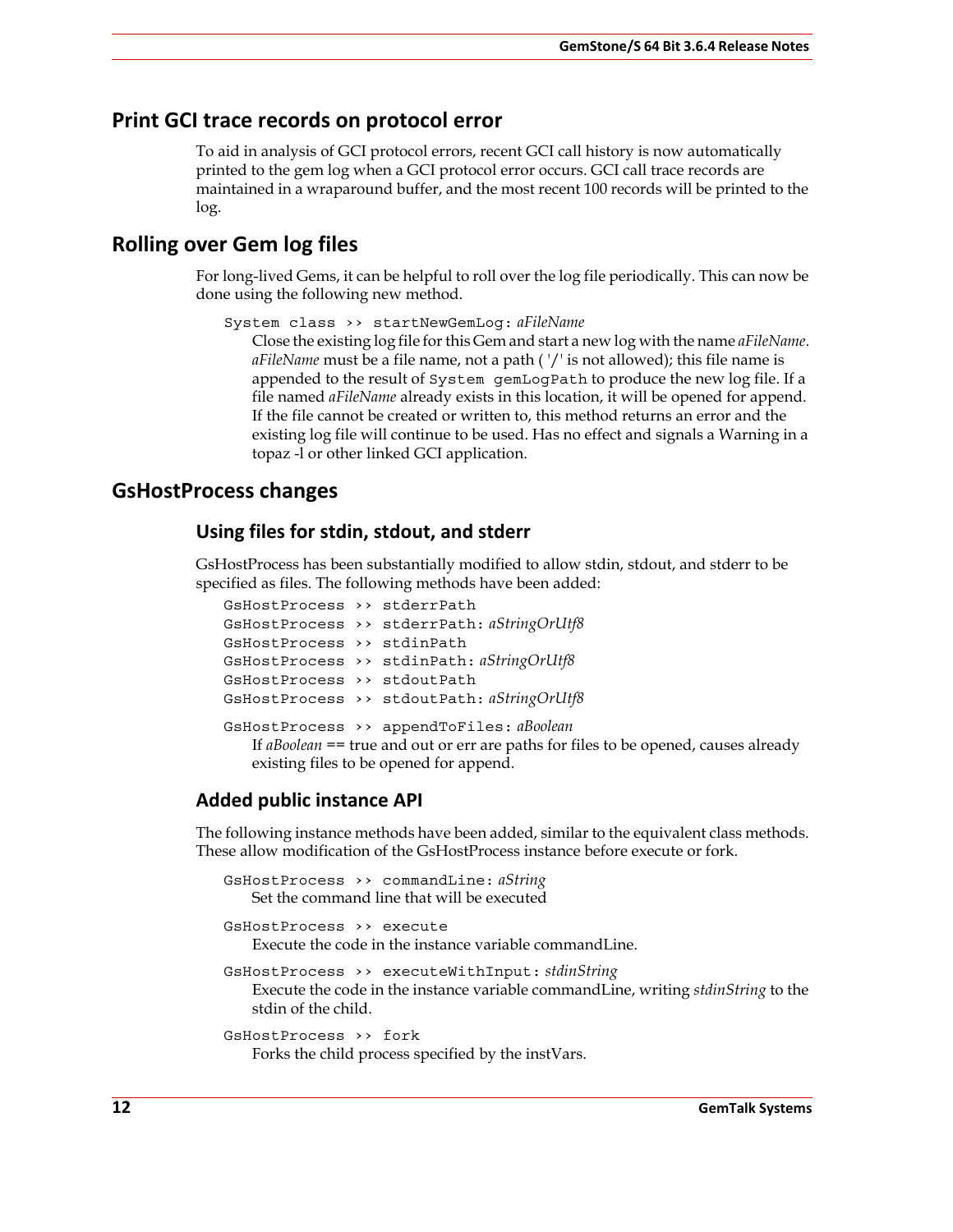## <span id="page-12-0"></span>**Removed private method \_fork:**

The method GsHostProcess  $\rightarrow$  \_fork: has been removed; it is replaced by GsHostProcess >> fork:.

### <span id="page-12-1"></span>**fork and fork: requirements for standard files**

When using GsHostProcess >> fork or GsHostProcess >> fork: directly, you should specify one or more of GsHostProcess>>stderrPath:,

GsHostProcess>>stdinPath:, and GsHostProcess>>stdoutPath:, to specify where the child should go for its standard files. Otherwise the child may hang when trying to read or write to a pipe connected to the parent process, if the parent is not executing the data read and writes implemented in GsHostProcess>>\_executeWithInput:.

## <span id="page-12-2"></span>**Upgrade impact of these changes**

GsHostProcess definition had added two new instance variables. This can create issues with customer subclasses or GsHostProcess and persistent instances of GsHostProcess.

During upgrade, the existing GsHostProcess class definition will be renamed ObsoleteGsHostProcess, and moved to ObsoleteClasses. GsHostProcess has a new reserved OOP in v3.6.4. Any subclasses of or persistent instances of GsHostProcess in your 3.6.3 or earlier application will be subclasses of or instances of ObsoleteGsHostProcess after upgrade to v3.6.4.

Subclasses of GsHostProcess should be recompiled to be subclasses of the new GsHostProcess class (Globals at: #GsHostProcess), and methods modified as necessary and recompiled.

## <span id="page-12-3"></span>**GsSingleRefPathFinder disallowed in remote sessions**

It is now disallowed to find reference paths using GsSingleRefPathFinder in sessions that are remote from the Stone (on a remote cache).

## <span id="page-12-4"></span>**GsObjectInventory profiling methods now wait up to 60 seconds for the GcLock**

GsObjectInventory scans previously only waited for 3 seconds for another session using the GcLock to finish and release the lock. Now, these will wait for 60 seconds before timing  $011<sup>+</sup>$ 

## <span id="page-12-5"></span>**Private methods handling days from 1970 removed**

The following private methods were removed

```
Date >> _asDaysFrom1970
Date class >> _newFromDays1970:
```
## <span id="page-12-6"></span>**GsFileIn now ignores login, logout**

GsFileIn allows programmatic filein of topaz-formatted files. GsFileIn now ignores **login** and **logout** commands that are encountered in the input file.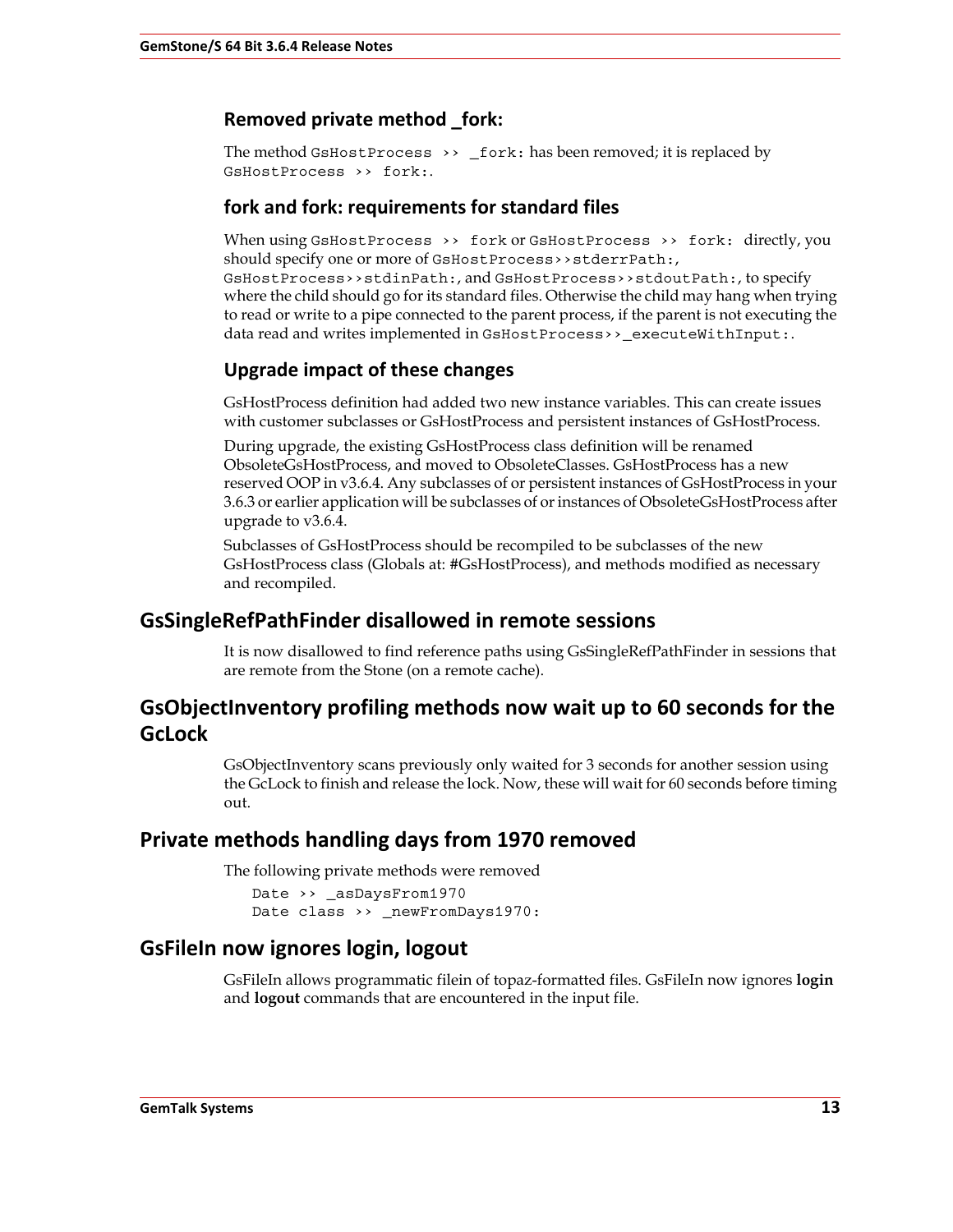## <span id="page-13-0"></span>**Error changes**

The Smalltalk symbol #errIllegalRamSelf has been added for the error ERR\_illegalRamSelf #2156, with the error message 'Self is not a ram oop, method needs recompile.'

## <span id="page-13-1"></span>**ProfMonitor object creation tree report format**

This report was unreadable with deep trees. The indents have been reduced, and indents more than 25 deep are all printed with the same indent level.

## <span id="page-13-2"></span>**External Session Changes**

GsExternalSession and GciLegacyExteranlSession previously hardcoded errors to GciError or GciLegacyError; now, methods invoke a new method GsExternalSession >> gciErrorClass, to return the class of Error.

The following method was added:

GsTsExternalSession >> isReadReady Return true if the session is ready to read a result or error.

## <span id="page-13-3"></span>**OtherPassword split with ReadOtherUserProfile**

Finding out any information about another user's UserProfile, such as the lastLoginTime or authenticationScheme, previously required OtherPassword privilege. This privilege also allowed modifying another users's UserProfile.

To allow reading another user's UserProfile, but not allow modification, a new privilege, ReadOtherUserProfile, has been added. A UserProfile with this privilege can read specific information for other UserProfiles, but cannot make changes.

A UserProfile with OtherPassword has implicitly also ReadOtherUserProfile, so there is no need to grant this additional privilege to users with OtherPassword.

The following methods can be executed by a UserProfile with OtherPassword, ReadOtherUserProfile, or both privileges:

```
UserProfile >> activeUserIdLimit
UserProfile >> authenticationScheme
UserProfile >> hasLoginLogging
UserProfile >> isReadOnly
UserProfile >> lastLoginTime
UserProfile >> lastPasswordChange
UserProfile >> ldapBaseDn
UserProfile >> ldapSearchFilterDn
UserProfile >> loginsAllowedBeforeExpiration
UserProfile >> passwordAgeLimit
UserProfile >> passwordAgeWarning
UserProfile >> staleAccountAgeLimit
UserProfile >> userIdAlias
UserProfile >> passwordNeverExpires
```
#### <span id="page-13-4"></span>**Private removed method**

The method UserProfile >> \_validateUserProfileAccess has been removed.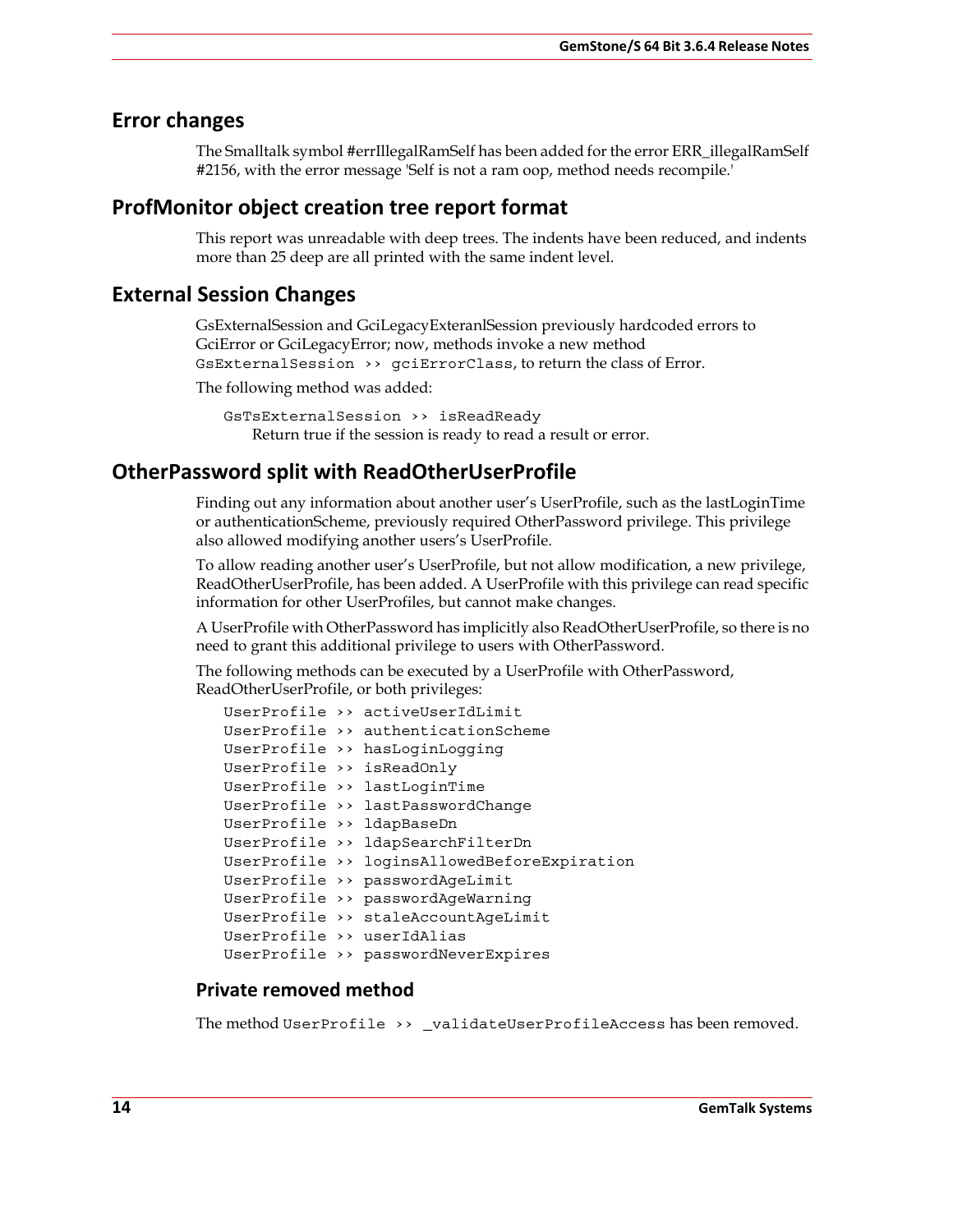## <span id="page-14-0"></span>**Other Added Methods**

Array >> copyNotNilFrom: *startIndex* to: *stopIndex* Return an Array containing the non-nil elements that are within the specified offsets of the receiver.

Array >> indexOfNotNil: *startOffset* to: *endOffset*

If *startOffset* <= *endOffset*, returns the first offset within in the specified range of a non-nil element of the receiver. If *startOffset* > *endOffset*, returns the last offset within the specified range of a non-nil element of the receiver. Returns zero if all are nil. Intended for use only on Arrays of size <= 2000; performance on larger arrays will be slow.

GsFile class >> stderrServer

Returns an instance of the receiver which can be used to write to the standard error of the current Gem process, or nil if an error occurs.

GsTestCase >> assert: *objA* includes: *objB* GsTestCase >> assert: *objA* includesIdentical: *objB* GsTestCase >> assert: *objA* isKindOfClass: *objB* GsTestCase >> deny: *objA* includes: *objB* GsTestCase >> deny: *objA* includesIdentical: *objB* GsTestCase >> isArm64

## <span id="page-14-1"></span>**Topaz changes**

## <span id="page-14-2"></span>**Multiple -C arguments accepted**

Previously, if separate -C arguments were passed to topaz, only the final one was applied; earlier -C arguments were ignored. To pass in multiple configuration parameters, they needed to be appended within a single -C argument string.

Now, you may include the -C argument multiple times, and each -C argument will be applied in the order given on the command line.

## <span id="page-14-3"></span>**DISPLAY OOPS is now on by default**

Previously, **display oops** was **off** by default. The oops of objects are often key information for resolving issues or bugs; to avoid cases in which this information was missing in customer logs, the default is now **on**. For example, for a command such as:

topaz 1> exec 'abc' %

in previous versions, this printed:

abc

in v3.6.4:

[39747073 size:3 String] abc

This can be overridden to omit the extra information by entering **omit oops** at the topaz command line, or in .topazini. **display classoops** remains off by default.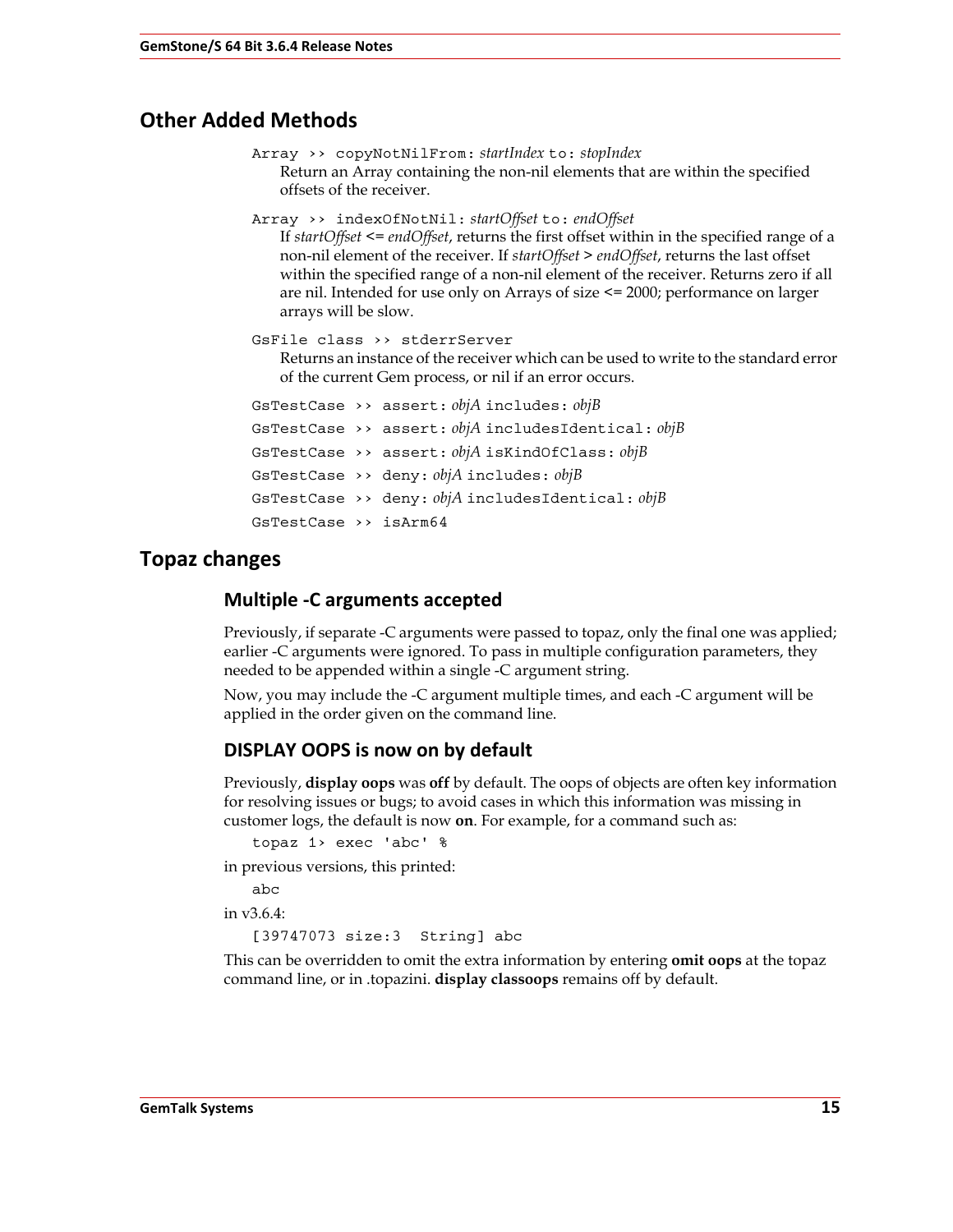## <span id="page-15-0"></span>**Last argument of -L, -l, -r now applied**

-L, -l and -r are mutually exclusive arguments that determine the library to load, and if the login will be linked or RPC. Previously, while you could include multiple of this set, if either -l or -L was used, the login would be linked. Now, the final appearance on the command line of any of this set takes precedence.

## <span id="page-15-1"></span>**EDIT command additional options**

The EDIT command now accepts method specifications directly, rather than requiring an initial SET CLASS. The following options are available:

```
EDIT classname >> selectorSpec
    edit the given instance method.
```
- EDIT *classname* CLASS >> *selectorSpec* edit the given class method.
- EDIT LAST

edit the code entered by the last **run**, **printit**, **doit**, **method:** or **classmethod:** command.

## <span id="page-15-2"></span>**Cache statistics changes**

## <span id="page-15-3"></span>**Added Statistics**

The following cache statistic has been added, as part of the changes for bug #49771, described [on page](#page-28-4) 29.

#### <span id="page-15-5"></span>**ExtentGrowFailedTotal** (Stn)

Number of times an attempt to grow an extent failed.

The following statistics has also been added:

**AvailableMemoryKB** (Linux\_System)

An estimate of how many kilobytes of memory is available for starting new processes without triggering system swapping.

## <span id="page-15-4"></span>**Change in units for GcHighWaterPage**

As of 3.6.4, the value reported for GcHighWaterPage for scanning repository is reported in units of 0.1%; a value of 1000 means no scan is in progress.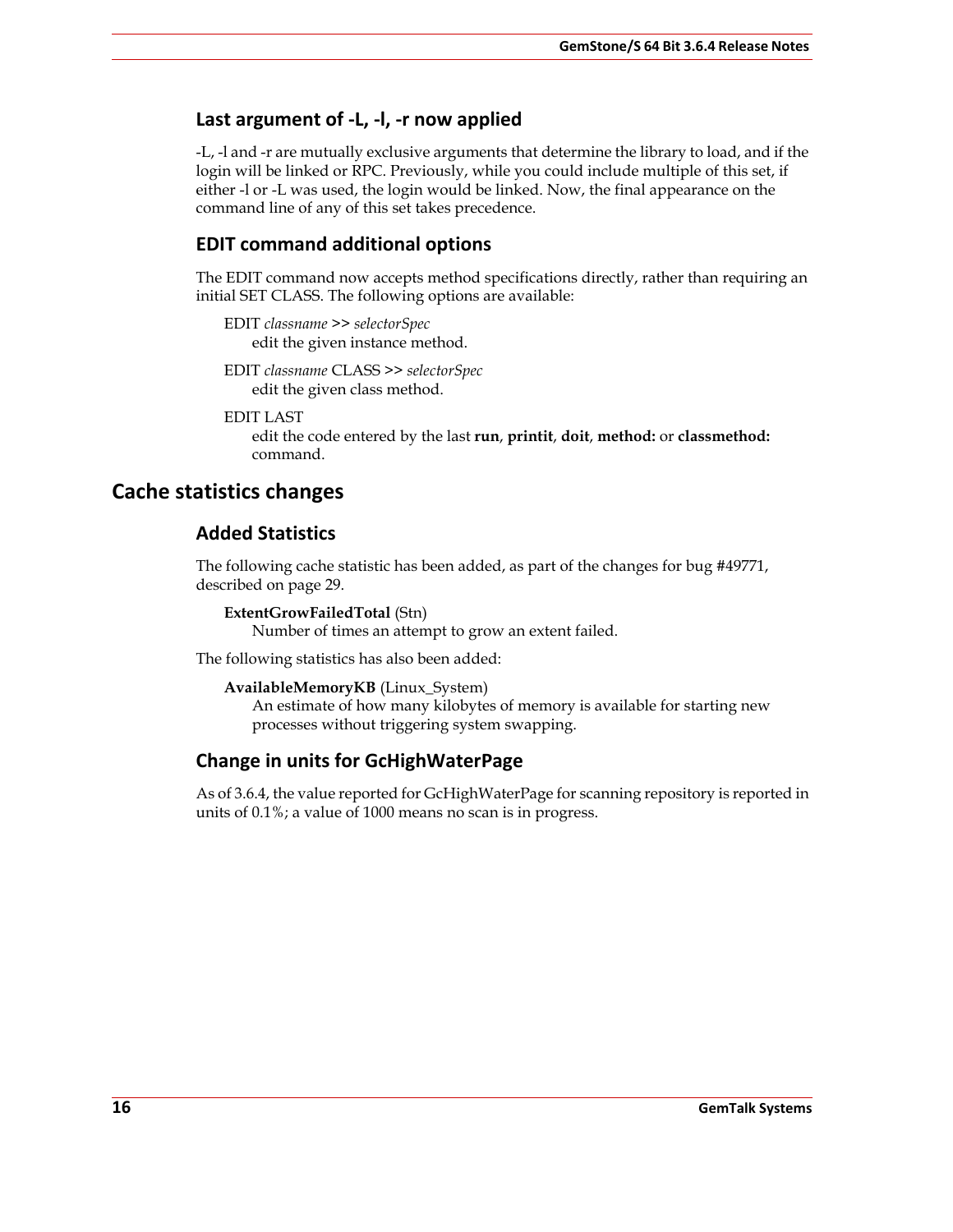# <span id="page-16-0"></span>**2. SuperDoit scripting feature**

A new scripting environment has been added, to allow you to easily write command line scripts entirely in Smalltalk, without needing a shell script. SuperDoit scripting provides a framework for command line arguments and usage sections, as well as other features to support writing complex scripts.

SuperDoit requires access to specific files in the distribution. This includes code that is currently in the \$GEMSTONE/upgrade directory. To execute SuperDoit scripts,

- SGEMSTONE must be defined
- SGEMSTONE/bin must be on your search path
- $\triangleright$  \$GEMSTONE/upgrade directory must be present.
- For stone scripts, \$GEMSTONE/version.txt must be present.

SuperDoits have not been tested with X509-secured GemStone.

## <span id="page-16-1"></span>**Script Types**

SuperDoit scripts come in two variants:

**stone**

executes the script as a normal login to a running Stone. Login details are provided in a .topazini, which may be provided on the command line using the **-I** argument, or in one of the standard .topazini locations: the current working directory, or the home directory of the user executing the script.

All the details required for a login to a Stone in your specific environment must be available, in the .topazini, \$GEMSTONE\_NRS\_ALL, and/or other environment variables.

By convention, these scripts end in .stone.

**solo**

executes the script as a solo session. Commits, and operations that require a stone, are not allowed, and solo scripts cannot login RPC. Solo scripts by default use \$GEMSTONE/bin/extent0.rowan.dbf for their solo extent.

Solo scripts do not automatically look for a standard .topazini file. Solo scripts use a solo-specific topaz initialization file, located within the superDoit project, which logs in as SystemUser. You may use the **-I** argument to specify a different topaz initialization file.

By convention, solo scripts end in .solo.

## <span id="page-16-2"></span>**Script structure**

A SuperDoit script consists of a number of sections, each one started by a keyword, and ending with %. All sections are optional.

The Smalltalk code that the script executed is in a section with the keyword **doit**. Note that while this looks similar to topaz syntax, it is a keyword defining the code execution section; topaz syntax is not understood in solo and stone scripts.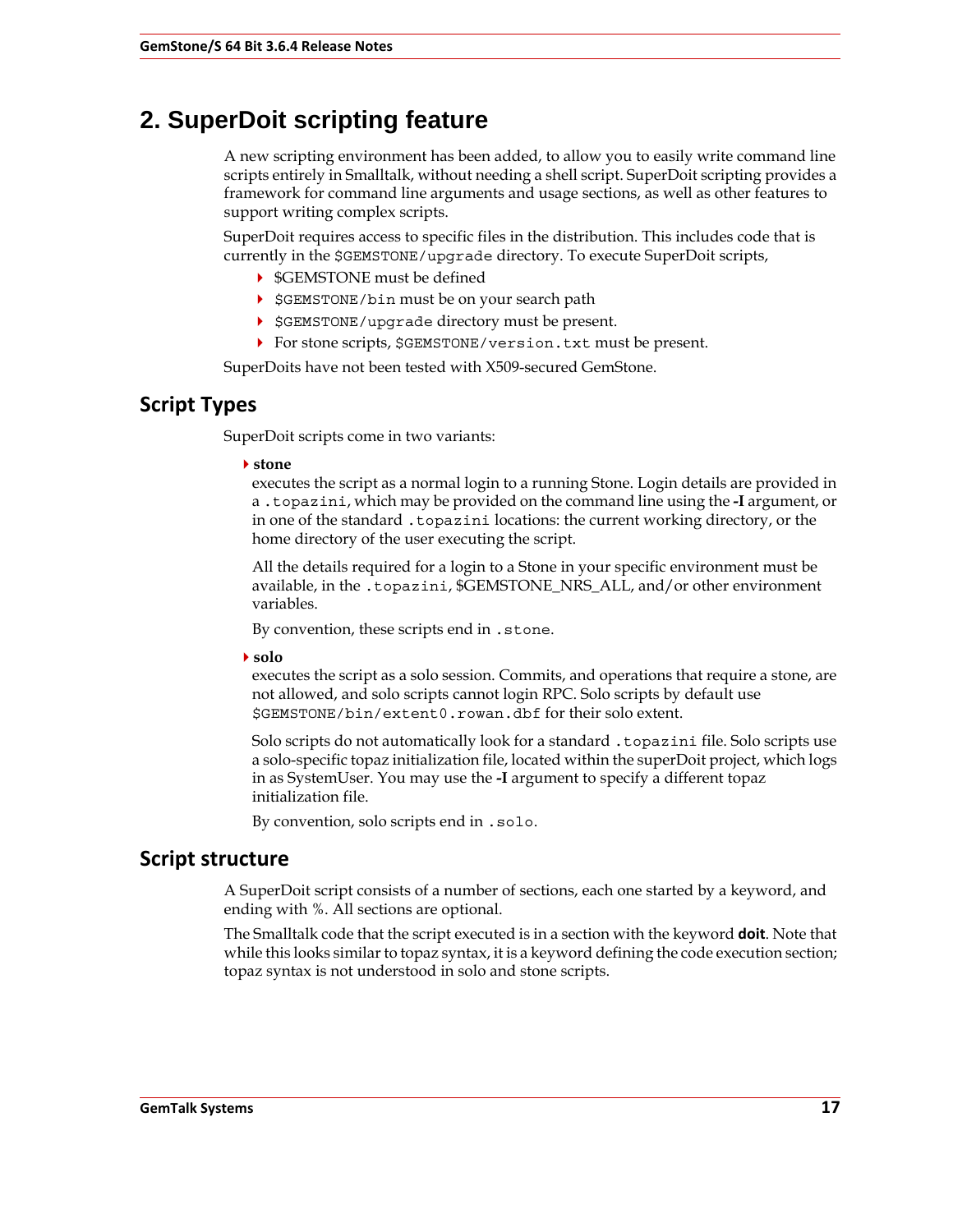A minimal SuperDoit script might be, for example,

```
#!/usr/bin/env superdoit_solo
doit
   Time now asString
%
```
In addition to a doit section, there are number of sections that you may include depending on your script's requirements. Most commonly, you will want to include sections for script command line options, in the options section, and usage information in a usage section.

An example of a script with the options, usage, and doit sections:

```
#!/usr/bin/env superdoit_stone
# Print the contents of DbfHistory with a byte limit
options
   {SuperDoitOptionalOptionWithRequiredArg 
      long: 'bytes' short: 'b'}
%
usage
   $basename [-h] [-D] [-b <number>] [-- [-I <topazini>]]
   Return DbfHistory for the stone specified by <topazini>, or 
   if not specified, the default .topazini for the environment. 
   The optional -b argument specifies to return only the first 
   <number> bytes of the DbfHistory.
%
doit
   self bytes isNil
       ifTrue: [DbfHistory] 
       ifFalse: [DbfHistory copyFrom: 1 to: 
         (self bytes asInteger min: DbfHistory size)]
%
```
This script show how access to the argument is handled: self bytes returns the contents of the command line argument specified using -b or --bytes.

Also note that the usage here is simplified; the arguments --help, --Debug, and --bytes may also be used on the command line. See the section under ["Arguments" on](#page-18-3)  [page](#page-18-3) 19.

Finally, the argument to topazini that is specifically mentioned in the usage is only one of a number of arguments to topaz that can be passed to the SuperDoit script and forwarded to topaz. These arguments, if used, are separated from the script arguments by --. See the section ["Arguments to Topaz" on page](#page-19-2) 20.

#### <span id="page-17-0"></span>**Commonly Used Sections**

#### **doit**

holds the body of the script

#### **options**

specifies command line arguments; see the possible specifications under ["Arguments" on page 19](#page-18-3).

#### **usage**

provide usage text. This can be in any format; all text between the usage and closing % is printed in response to the -h or --help argument to the script.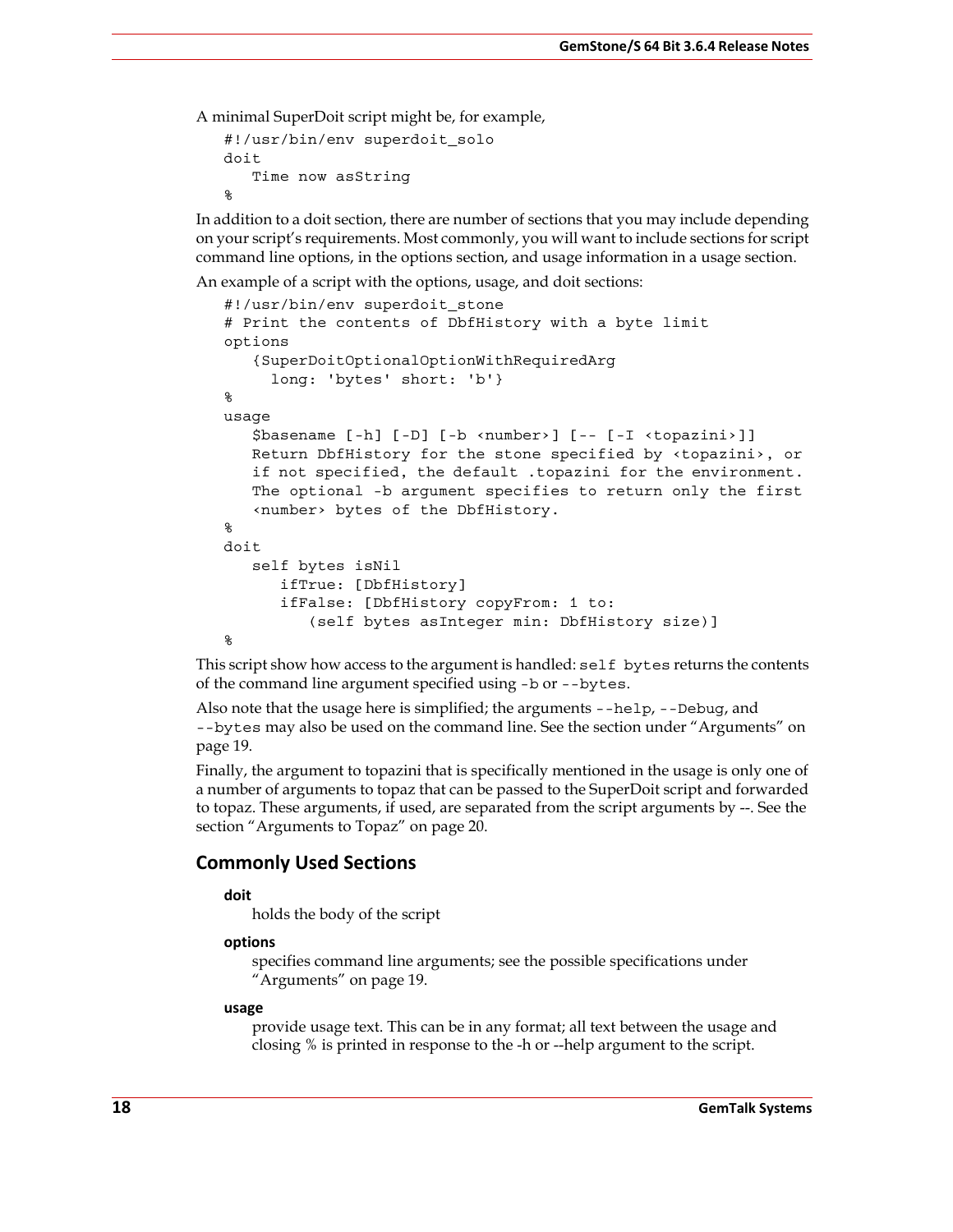#### **input**

specifies code (topaz or gs) that is filed in prior to executing the doit.

#### **customoptions**

Allows you to override the default arguments for help and debug.

#### <span id="page-18-0"></span>**Complex Scripting**

The following sections allow functionality to be broken down into supporting methods and associated state.

#### **method**

Define a method on the script itself

#### **instvars**

Define instance variables for the script, which can be accessed by the methods defined in method, method: and classmethod: sections.

#### **method:**

Define an instance method on an existing class.

#### **classmethod:**

Define a class method on an existing class.

#### <span id="page-18-1"></span>**Rowan Support**

The following are advanced sections to support Rowan repositories:

#### **projectshome**

Declare the value of the ROWAN\_PROJECTS\_HOME environment variable.

#### **specs**

Specify an array of Rowan load specification STON objects used to load external projects into the image.

#### **specurls**

Specify a list of spec urls that reference the location of a Rowan load specification STON object.

#### <span id="page-18-2"></span>**Script Comments**

You may add comments to a superDoit script by prefixing the line with #.

These comments can be put in anywhere within the script.

#### <span id="page-18-3"></span>**Arguments**

Command line arguments may be defined using name-value pairs, names without values, or as positional arguments.

The options section defines the named and name-value command line arguments; positional arguments are accessed in the doit section, sending self positionalArgument to return the array of zero or more positional arguments that were included on the command line.

Named and name-value pairs can be specified either using getopts syntax -*Character value* (referred to as "short" in SuperDoit), or --*String*=*value* ("long").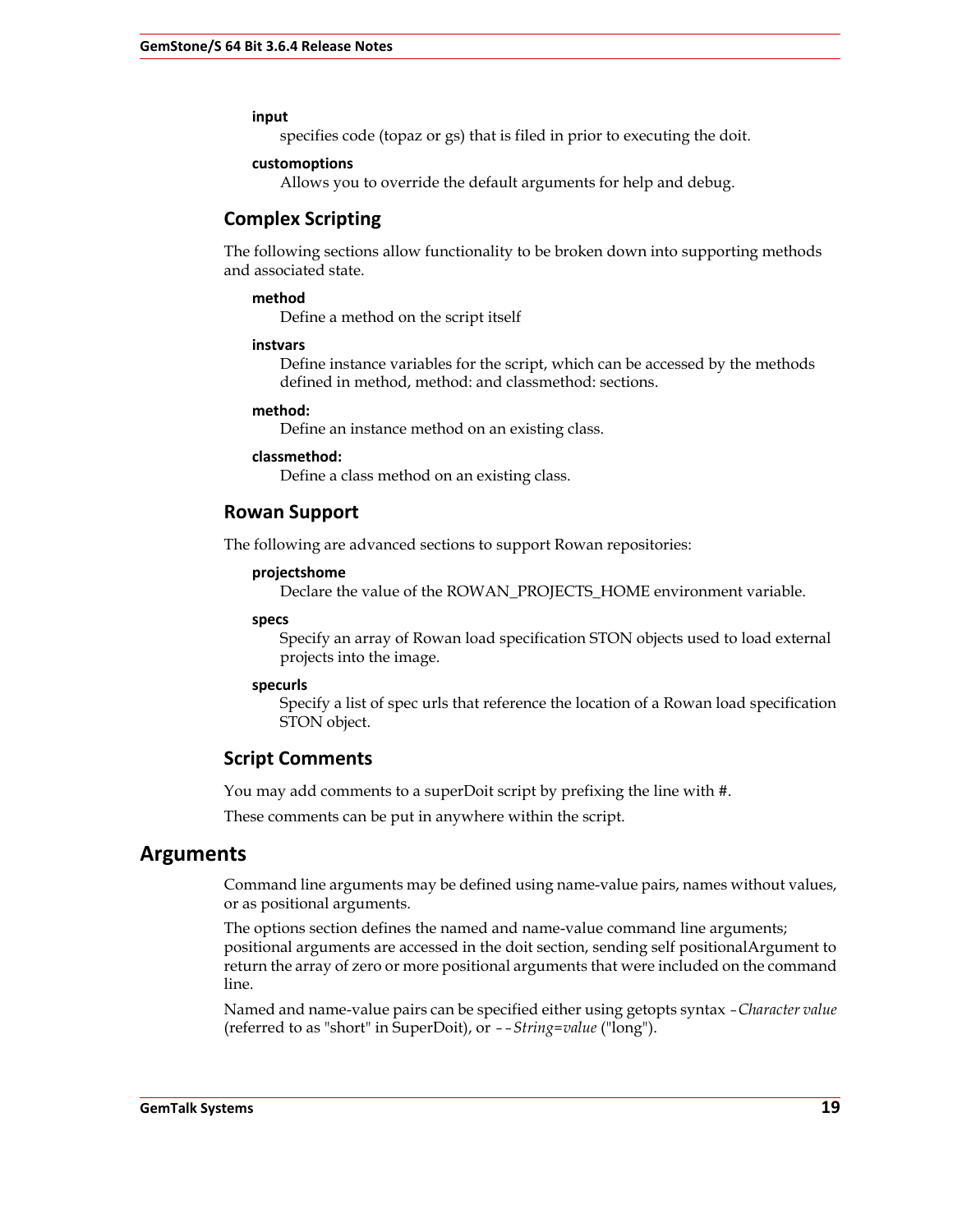The long version is always supported; you may also specify a short version when defining the script arguments.

Arguments with values may be required or optional, and optional arguments may have a default value specified. See the specifications on ["Defining Script Arguments" on page](#page-19-1) 20.

#### <span id="page-19-0"></span>**Standard arguments**

By default, all scripts have the help and debug options:

```
-h or --help
```
Returns usage information specified in the usage section

```
-D or --Debug
```
If an exception occurs, the script stops in topaz rather than exiting. This allows you to debug using topaz commands such as where.

To exclude help and/or debug options, you can define a section in your script for customoptions.

Note that since the help section is processed and returned in Smalltalk code, executing a script to return the help text requires a successful login to the Stone or solo extent.

#### <span id="page-19-1"></span>**Defining Script Arguments**

The script options are specified as an array of objects (in GemStone Array Builder syntax, curly-brace delimited and period separated), specified using the following expressions.

```
SuperDoitOptionalOptionWithNoArg long: 
SuperDoitOptionalOptionWithNoArg long:short: 
SuperDoitOptionalOptionWithRequiredArg long: 
SuperDoitOptionalOptionWithRequiredArg long:default: 
SuperDoitOptionalOptionWithRequiredArg long:short:
SuperDoitOptionalOptionWithRequiredArg long:short:default: 
SuperDoitRequiredOptionWithRequiredArg long:
SuperDoitRequiredOptionWithRequiredArg long:short:
```
For example, to specify an argument that may be supplied either with -b *value*, with --bytes=*value*, or omitted:

```
options
   {SuperDoitOptionalOptionWithRequiredArg 
      long: 'bytes' short: 'b'}
%
```
#### <span id="page-19-2"></span>**Arguments to Topaz**

In addition to your script-specific arguments, you may also include arguments that are directives to topaz. These are included following a -- on the command line.

For example, to pass in both a script argument and a topazini:

```
getDbfHistory.stone -b 100 -- -I .topazini
```
This can be used to pass in any other topaz argument, for example to override the default rowan extent to execute a superDoit script:

simple.solo -- -C GEM\_SOLO\_EXTENT=\$GEMSTONE/bin/extent0.dbf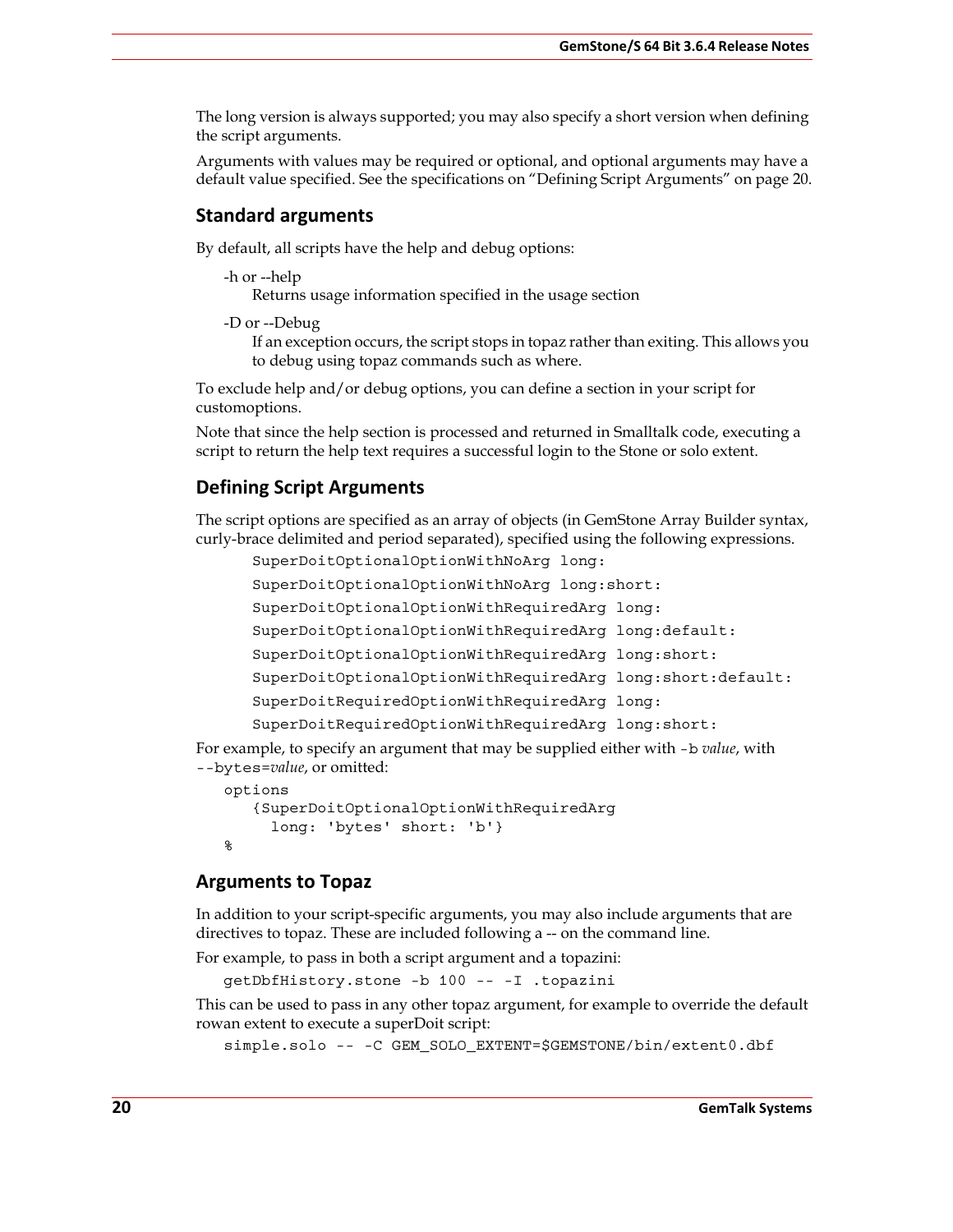Most topaz directives can be used, and will override those specified by the SuperDoit infrastructure or the configured environment. Any use of the topaz -S option is ignored, and solo scripts may only log in linked.

## <span id="page-20-0"></span>**Usage**

The usage section includes a section of text that will be displayed when the script is invoked with **-h** or **--help**.

```
usage
```

```
$basename [-h] [-D] [-b <number>] [-- [-I <topazini>]] 
Return DbfHistory for the stone specified by <topazini>, or 
if not specified, the default .topazini for the environment. 
The optional -b argument specifies to return only the first 
<number> bytes of the DbfHistory.
```
%

The usage section is optional. If it is not included in the script, when **-h** or **-help** is invoked, the default help with **-h**/**--help**/**-D/--debug** options is displayed.

## <span id="page-20-1"></span>**Coding in the doit section**

The doit section consists of GemStone Smalltalk code. Within the doit, self corresponds to the instance of SuperDoitExecution. This provides access to the script arguments and environment, and set of convenience helper methods.

Available methods include (but are not limited to):

```
executionStoneName
```
Returns the name of the running stone; for solo, this will be gs64stone.

globalNamed: *globalName*

Return a global variable with the given name.

globalNamed: *globalName* ifAbsent: *notfoundblock* Return a global variable with the given name, executing the *notfoundblock* if it does not exist.

positionalArgs

Returns an array containing all positional arguments from the command line.

stderr

The stderr that the script writes to.

stdout

The stdout that the script writes to.

#### noResult

At the end of the script, this allows you to return with no messages on the command line.

exit: *errmsg* withStatus: *anInteger*

Exit the script, writing *errmsg* to stderr and with the OS process exit status set to *anInteger.*

#### exitWithStatus: *anInteger*

Exits the script, with the OS process exit status set to *anInteger.*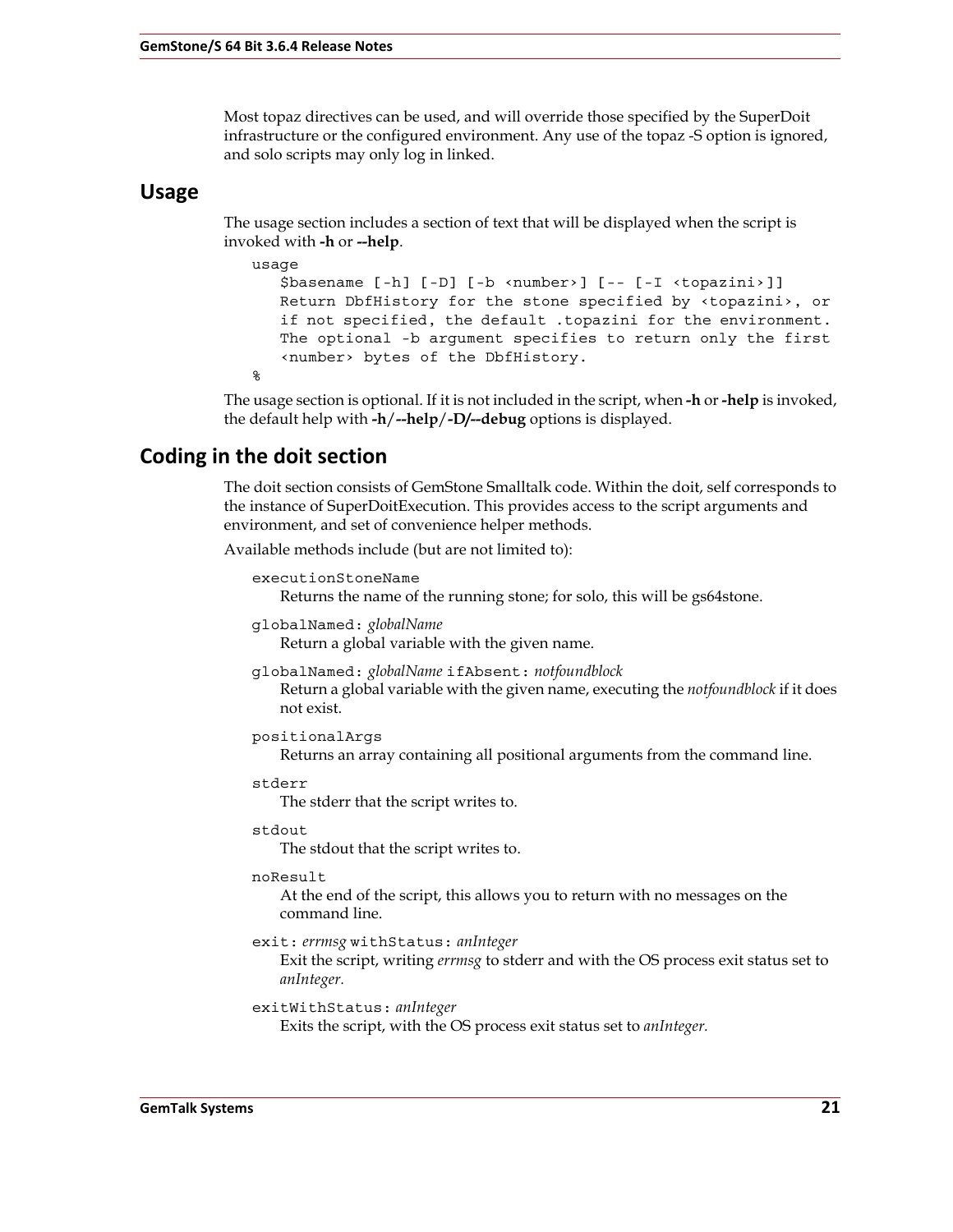isSolo Return true if in a solo session.

log: anObject Write the argument in STON format to stdout.

logErrorMessage: *aString* Write the given string on stderr.

logMessage: *aString* Write the given string on stdout.

commandLine Returns the command line for the script.

## <span id="page-21-0"></span>**Examples and Templates**

## <span id="page-21-1"></span>**\$GEMSTONE/examples/superDoit/**

This directory contains a number of example scripts, which can be executed as is, and script templates, illustrating the use of arguments and error handling.

## <span id="page-21-2"></span>**Rowan-specific GsCommands examples**

The scripts in \$GEMSTONE/examples/GsCommands/ show the use of the rowan GsCommand package with superDoit scripts, illustrating the use of the Rowan-specific sections supported by superDoit scripts.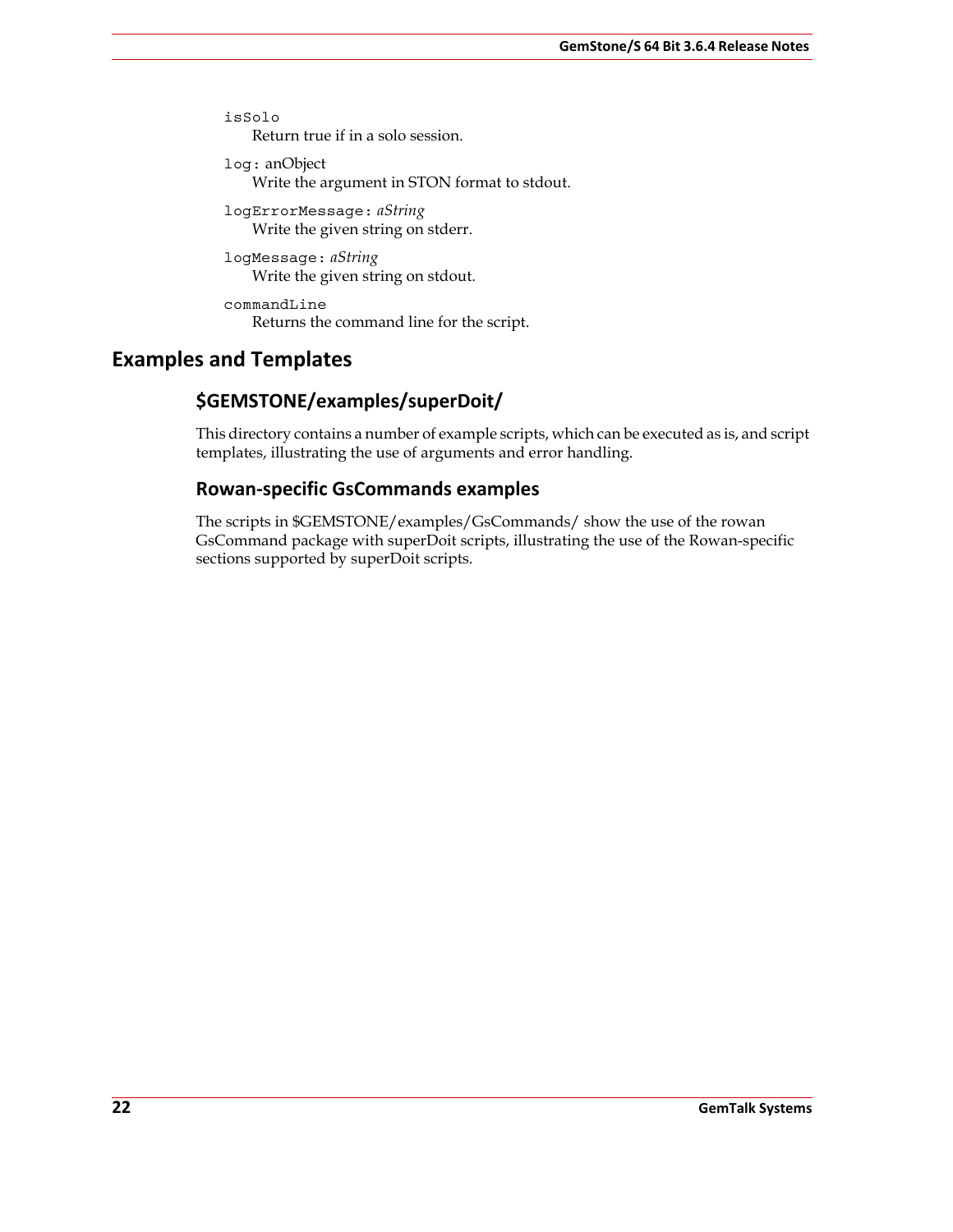# <span id="page-22-0"></span>**3. FFI Changes**

The FFI has a number of additional features and bug fixes in this version.

## <span id="page-22-1"></span>**CByteArray support for copy**

Previously, #copy was disallowed for instances of kinds of CByteArray. This is now supported.

In addition to copy semantics, as implemented by  $\text{Object} \rightarrow \text{copy}$ , the following method has been added:

CByteArray >> shallowCopy

Returns a copy of the receiver which shares the receiver's instance variables. If self autoRelease  $==$  true, the result's C memory will be a copy of the C memory of the receiver, with result autoRelease == true. Otherwise the result will contain a reference to the C memory of the receiver, with result autoRelease == false.

## <span id="page-22-2"></span>**CHeader support for variable arguments**

While the FFI supported C functions with variable arguments in previous releases, now the instance methods generated by CHeader include a separate keyword, varArgs:, allowing you to pass in variable arguments. The argument to varArgs: should be an Array in which there are two entries for each variable argument: the first is the type symbol, and the second is the value.

The earlier syntax is still valid; FFI wrapper classes generated in earlier versions of GemStone do not need to be regenerated after upgrade to v3.6.4, and message sends to the previously generated methods do not need to be updated.

## <span id="page-22-3"></span>**Improved access to errno**

Previously, to fetch error information, the method CCallout class >> errno and errno: accessed the errno information from the GsProcess. There was a risk that two interleaved FFI calls (within a single GsProcess) could access this, and set/retrieve incorrect values.

## <span id="page-22-4"></span>**Added method callWith:errno:**

The method CCallout >> callWith:errno:, a variant of CCallout >> callWith:, has been added, to avoid a risk of incorrect errno information. Calls to CCallout class >> errno and CCallout class >> errno: should be replaced by this call.

The errno: argument to CCallout >> callWith:errno: takes nil, or an array with at least one slot; the first element of this array may be nil or a SmallInteger. The array must be modifiable; that is, do not use a literal array.

- If the errno: argument is nil, it is not expected that errno information will be needed; however, the GsProcess's errno is still set, and you may still invoke #errno.
- If the errno: argument is an array and the first element is a SmallInteger (most commonly, zero), errno will be set to this value before the call is executed.
- If the  $error:$  argument is an array, on return from the function, the first element of the array will be set to an SmallInteger errno that was set by the function execution.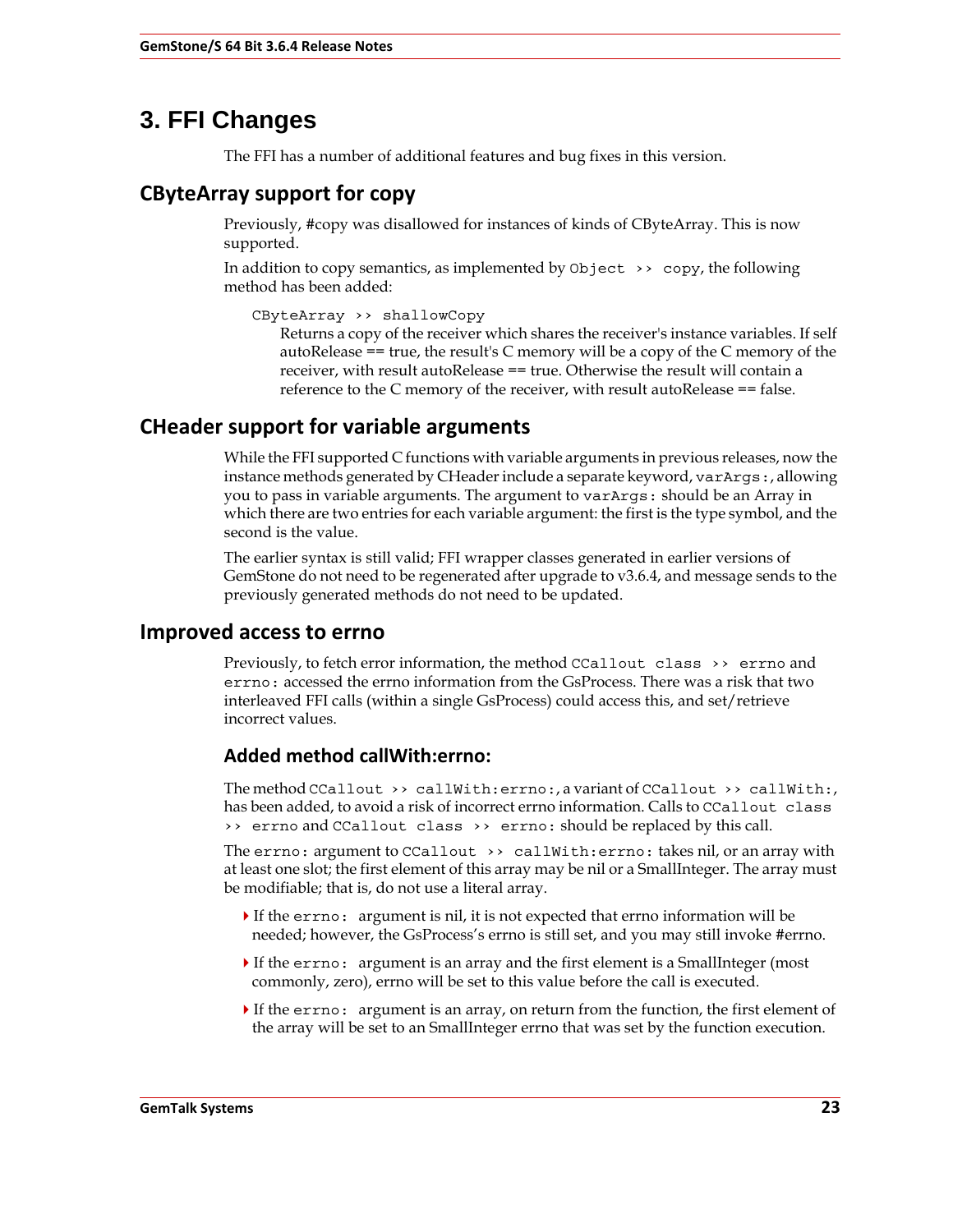## <span id="page-23-0"></span>**Support for C functions with struct type arguments or results**

The FFI now supports functions with C structs that are passed by value for arguments, and functions that return a C struct by value. Structs passed by address is not the same as a struct passed by value; these were previously supported by CPointers.

To support these calls, the class CCalloutStructs has been added, and is generated by CHeader wrapper methods when the source C header files includes struct arguments or return values.

A struct passed by value is represented as a kind of CByteArray, which must be of the correct size.

It is recommended to use CHeader>>wrapper\* methods to generate the instances of CCalloutStructs and subclasses of CByteArray, to ensure that the CCalloutStructs and CByteArray are correctly constructed.

Limitations:

- Use of CCalloutStructs is supported only on Linux and MacOS on x86\_64 and ARM/Apple M1 systems. Instances of CCalloutStructs generated by parsing the header files are platform-independent, but can only be used to make C calls on supported platforms.
- If the C function takes variable arguments, the variable argument values may not be structures passed by value.
- Structs by value are not supported as arguments nor as results, if any other argument to the C function is a C double or C float. However, structs that are passed as argument or results may themselves have fields of type double or float.

## **Added class CCalloutStructs**

The class CCalloutStructs is a new subclass of CCallout. An instance of CCalloutStructs represents the information needed to call a C function using the FFI, where one or more of the result or arguments to the function are C structs (or C++ classes), passed by value.

The value of an argument or result that is a struct must be a kind of CByteArray with the correct size; it is strongly recommended to create a subclass of CByteArray using CHeader>>wrapperForTypeNamed:.

With functions that use structs, it is recommended to use CHeader to generate methods as well as data structure classes. Creating instance of CCalloutStructs requires using lower level protocol, including the struct sizes array.

Invoking these hand-crafted CCalloutStructs is done with the method CCalloutStructs >> callWith:structResult:errno:.

- If the function does not return a struct, but has struct arguments, the structResult: argument should be nil. You may use callWith: or callWith:errno:.
- If the function returns a struct, the structResult: argument must be an instance of a kind of CByteArray. The sender must allocate this CByteArray with the correct size before passing to the structResult: keyword.

Instances of CCalloutStructs have an instance variable structSizes, which is an array of the byte sizes of the return value, followed by the byte sizes of arguments. If the return value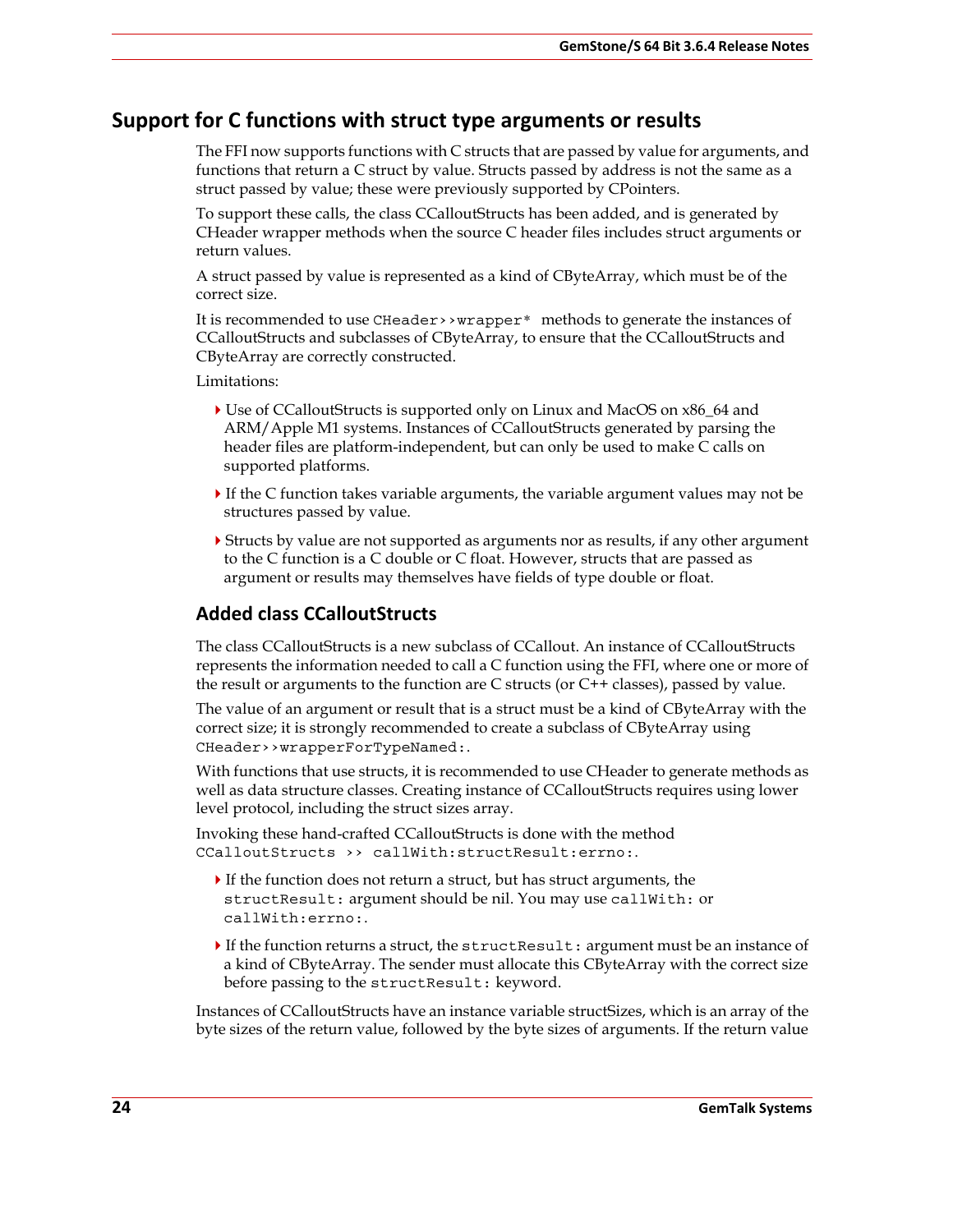is not a struct, the first element is nil; for any arguments that are not structs, the corresponding slot in the array will be nil.

## <span id="page-24-0"></span>**CHeader generated wrapper classes**

When generating a wrapper class using CHeader >>wrapperNamed: \*, the resulting class will have instance methods that invoke either a CCallout or a CCalloutStructs instance, depending on the use of structs.

If the function returns a struct, the instance method will invoke an instance of CCalloutStructs. The instance method will include an additional argument (in the first position).

This first argument must be invoked with an allocated instance of a kind of CByteArray appropriate for the function's return struct type.

- If the function has a struct argument, but does not return a struct, the instance method will invoke an instance of CCalloutStructs. The instance method will only have arguments keywords for the actual arguments.
- If the function does not have struct arguments nor returns a struct, the instance method will invoke an instance of CCallout, as in previous releases.

## <span id="page-24-1"></span>**Example of struct return and variable arguments**

The following example shows both a hand-crafted and a CHeader wrapper construction for a call that returns a struct. This example is based on the open source Rabbit $MO^{\omega}$ messaging library. Note that for simplicity, the login example uses (CPointer newNull) for the argument that requires an established connection from an earlier call.

#### **Example 1.1 Example with structs and varArgs using RabbitMQ**

```
"create wrapper for the struct"
```

```
| wrapper |
wrapper := (CHeader path: '/usr/include/amqp.h') 
      wrapperForTypeNamed: 'amqp_rpc_reply_t'.
UserGlobals at: wrapper name put: wrapper.
```
"call login function via hand-constructed CCalloutStructs. Note that the argument arrays for the args: keyword, structSizes:, and callWith: have different sizes, as they include or omit the result and the variable arguments)."

```
| theResult myCO fArgs varArgs |
theResult := amqp_rpc_reply_t new.
myCO := CCalloutStructs 
   library: (CLibrary named: '$GEMSTONE/testlib/testmq')
   name: 'amqp_login'
    result: #struct 
    args: #( #'ptr' #'const char*' #'int32' #'int32' #'int32' 
      #'int32' )
   varArgsAfter: 6
   structSizes: { (theResult size) . nil . nil . nil . nil . 
      nil . nil ).
```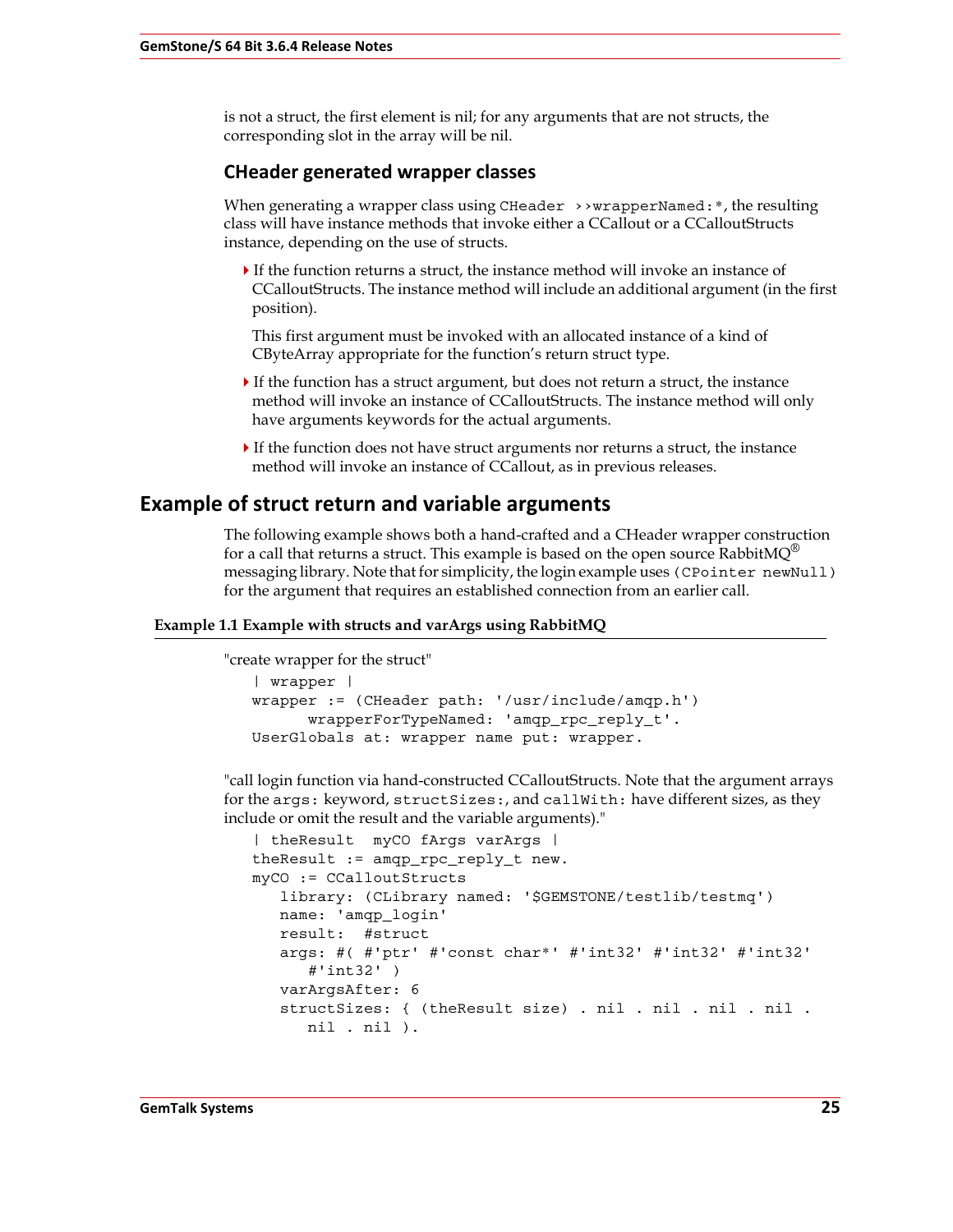```
fArgs := { (CPointer newNull) . '/' . 0 . 131072 . 0 . 0 }.
   varArgs := #( #'const char*' 'guest' #'const char*' 'guest' ).
   myCO 
      callWith: (fArgs, varArgs) 
      structResult: theResult 
      errno: nil.
   theResult 
"create wrapper for the library, with just the amqp_login function"
   | class wrapper |
  wrapper := (CHeader path: '/usr/include/amqp.h')
      wrapperNamed: 'MyAmq'
      forLibraryAt: '$GEMSTONE/testlib/testmq'
      select: [:each | each name = 'amqp login'].
```
"call login function via instance method on wrapper. The instance of  $amp\_rpc\_reply\_t$ that is provided as an argument is the return value in theResult."

```
| theResult |
theResult := MyAmq new
  amqp_login_: (amqp_rpc_reply_t new)
  _: (CPointer newNull)_: '/'_: 0 _: 131072 _: 0 _: 0 
  varArgs: #( #'const char*' 'guest' #'const char*' 'guest' ).
theResult
```
## <span id="page-25-0"></span>**Other Image Changes related to FFI**

wrapper initializeFunctions.

UserGlobals at: wrapper name put: wrapper.

#### <span id="page-25-1"></span>**Added Methods**

The following methods have been added to support CCalloutStructs and other FFI changes:

```
Boolean >> asBit
    Returns 1 if self==true, 0 otherwise.
CPointer class >> forAddress: anInteger
    Create a new instance for the given address. anInteger must be representable as an 
    unsigned 64bit integer.
CByteArray >> byteArrayFrom: zeroBasedStart numBytes: anInteger
    Return a new ByteArray containing the specified bytes of the receiver.
CByteArray >> byteArrayFromCharStarAt: zeroBasedOffset numBytes:
    anInteger
    Using the 8 bytes starting at zeroBasedOffset as a char * type, return a ByteArray 
    with specified number of bytes.
```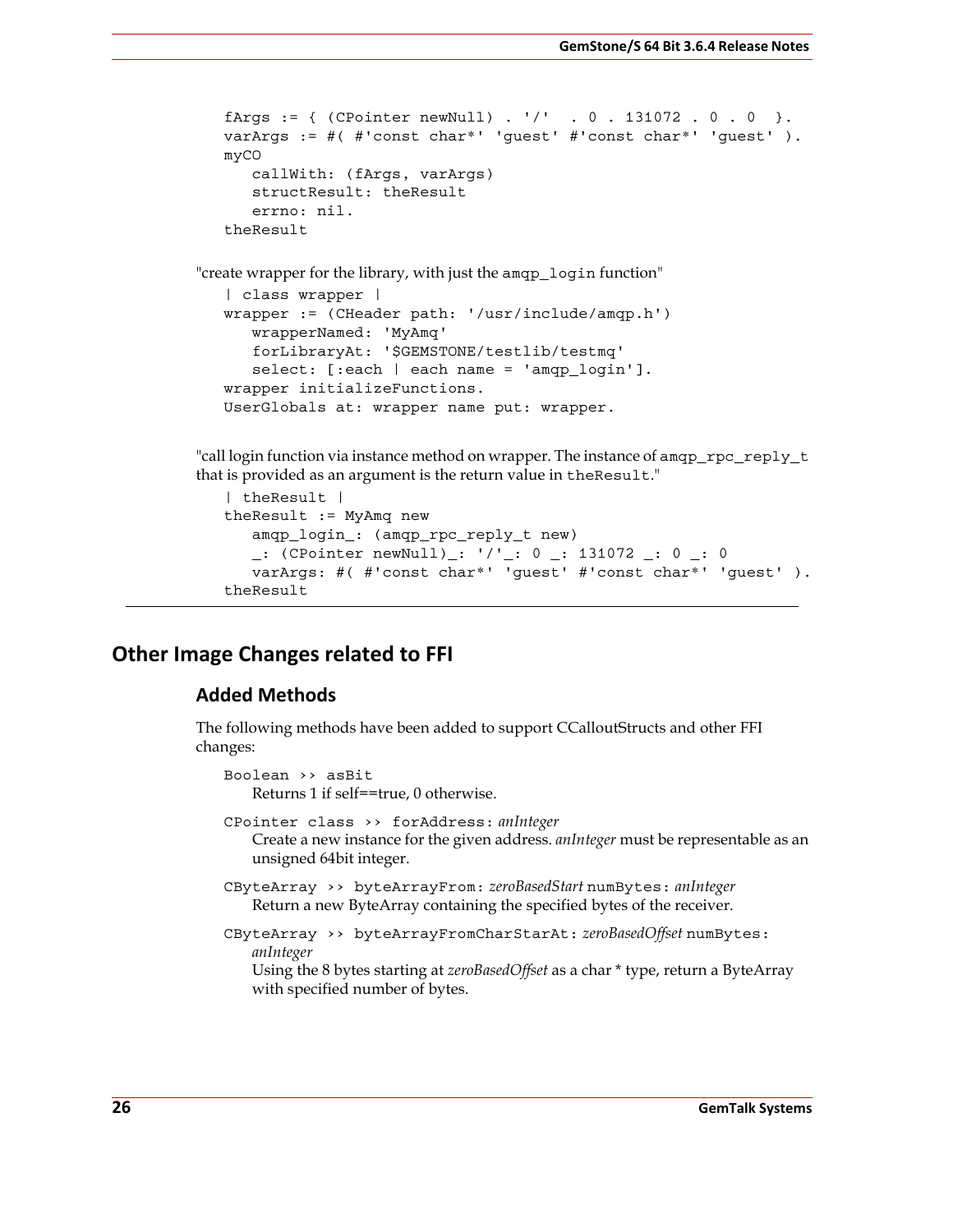CByteArray >> pointerAt: *zeroBasedOffset* resultClass: *aClass* numBytes: aSize

Returns an instance of *aClass* encapsulating the C pointer fetched from 8 bytes of the receiver starting at *zeroBasedOffset*. *aClass* must be CByteArray, CPointer, a subclass of CByteArray or a subclass of CPointer.

CByteArray >> stringFrom: *zeroBasedStart* numBytes: *anInteger* Return a new String containing the specified bytes of the receiver.

CByteArray >> stringFromCharStarAt: *zeroBasedOffset* numBytes: *anInteger* Using the 8 bytes starting at *zeroBasedOffset* as a char \* type, return a String containing specified number bytes without regard to NUL bytes

- CByteArray >> utf16FromPointerAt: *zeroBasedOffset* numBytes: *anInteger* Using the 8 bytes starting at *zeroBasedOffset* as a ushort \* type, return a Utf16 with specified number of bytes.
- CByteArray >> utf8FromCharStarAt: *zeroBasedOffset* numBytes: *anInteger* Using the 8 bytes starting at *zeroBasedOffset* as a char \* type, return a Uf8 with specified number of bytes.
- CDeclaration >> byteSizeForMalloc Return a size rounded up to a multiple of 8 bytes.
- CDeclaration >> containsFloat

CDeclaration >> isStruct

### <span id="page-26-0"></span>**Removed methods**

```
CByteArray >> _signed:at:with:
CDeclaration >> baseAccessorForOffset:
CDeclaration >> baseStructByteSize
CDeclaration >> baseUnionByteSize
CDeclaration >> byteSizeRounded
CHeader >> initializeFunctionsCodeForFunctions:libraryPathExpre
   ssionString:
```
#### <span id="page-26-1"></span>**CDeclaration refactored**

Both the public and private API of CDeclaration has been extensively reworked.

Customers using this class directly may have to update their application. The CDeclaration instance variables were reordered; as a result, Repository upgrade creates a new version of this class.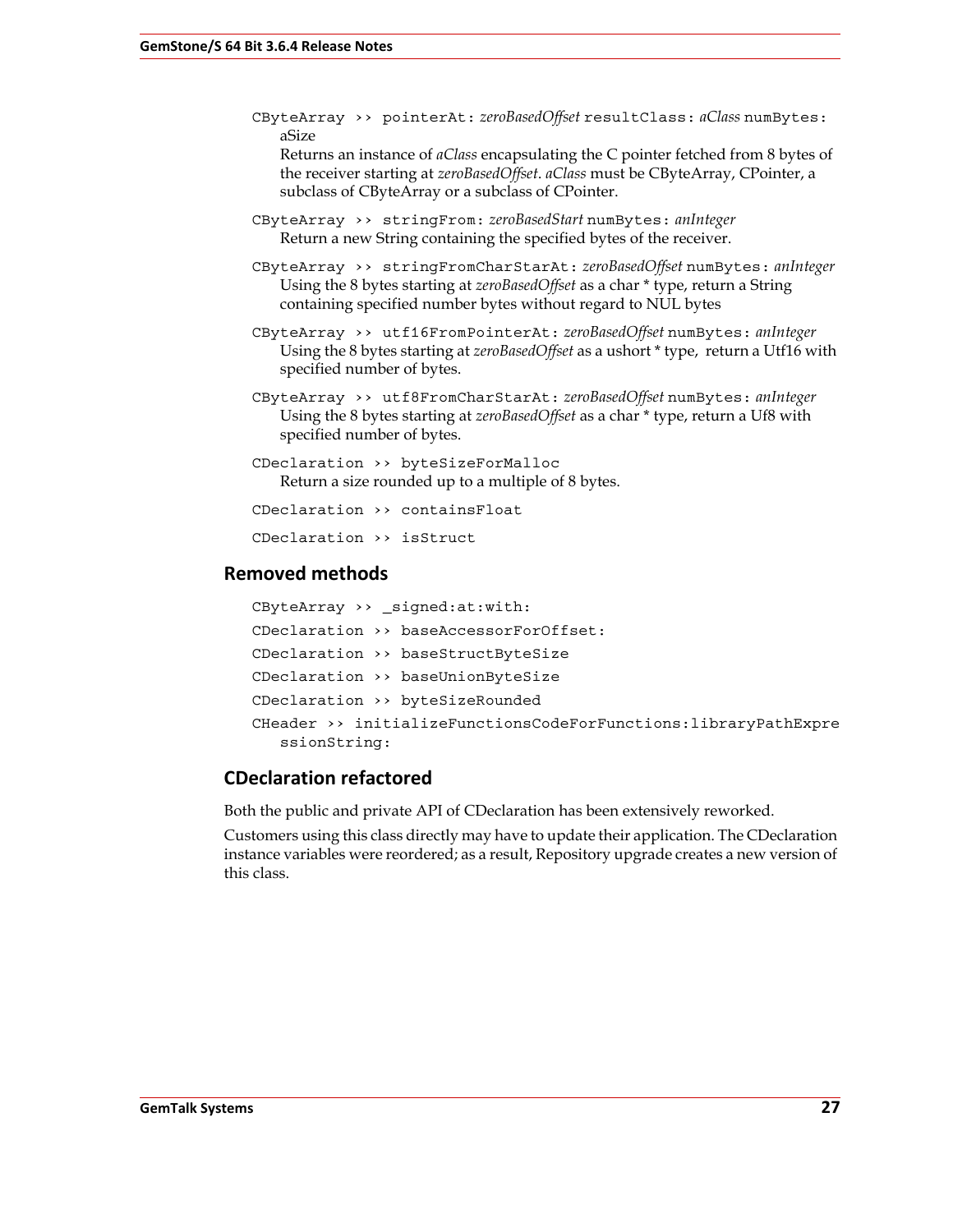## <span id="page-27-0"></span>**4. Bugs Fixed**

The following bugs in v3.6.3 are fixed in v3.6.4.

## <span id="page-27-1"></span>**Risk of SPC corruption for allInstances and related repository scan operations**

Repository scan operations that invoke primitive 1030 to return results as GsBitmap instances (allInstances\*, allObjects\*, allReferences\*; see the bugnote for a complete list), has a timing bug in acquiring the GcLock. The Gem executing this primitive could get invalid page views, which may result in cache corruption. (#49945)

## <span id="page-27-2"></span>**Reclaim issues**

## <span id="page-27-3"></span>**Crash for pageId 0 in pages needing reclaim or scavenge**

If the ReclaimGem encounters pageId 0 on pages needing to be scavenged or on the list of reclaim page to reclaim, it crashed. This was unnecessary; this kind of unexpected state can be ignored, as is currently done for other types of unexpected state. (#49893, #49883)

## <span id="page-27-4"></span>**Other potential unnecessary crashes**

The code has been reviewed for other cases in which an internal state error produces a guarantee failure, causes the process to crash and dump core. These are now handled in a less aggressive way, allowing the system to continue operation. (#49896)

## <span id="page-27-5"></span>**Reclaim problems under certain cases of heavy load**

A number of improvements has been made in Reclaim to correctly handle some specific cases of heavy load, in which reclaim was not able to keep up.

Cases have been seen where reclaim could be paused due to "Cache starved"; reclaim to stop while there were still unreclaimed dead; and the ReclaimGem's transaction state could become incorrect such that it does not respond to sigAborts quickly enough, which caused spikes in commit record count. (#49964).

## <span id="page-27-6"></span>**Symbol garbage collection may collect a referenced Symbol**

A code path was found in which a referenced Symbol could be garbage collected. (#49886)

## <span id="page-27-7"></span>**Gem crash recovery may cause Shrpcmon to SEGV**

When a Gem crashes, the Shrpcmon performs recovery to clean up spin locks. It was possible for the address into the process table to be out of range, causing the Shrpcmon to crash. (#49988)

## <span id="page-27-8"></span>**File descriptor leak in Gem**

On login, a number of file descriptors are needed. One of these file descriptors was not released on logout. There was also a file descriptor that was opened that is not necessary. (#49983)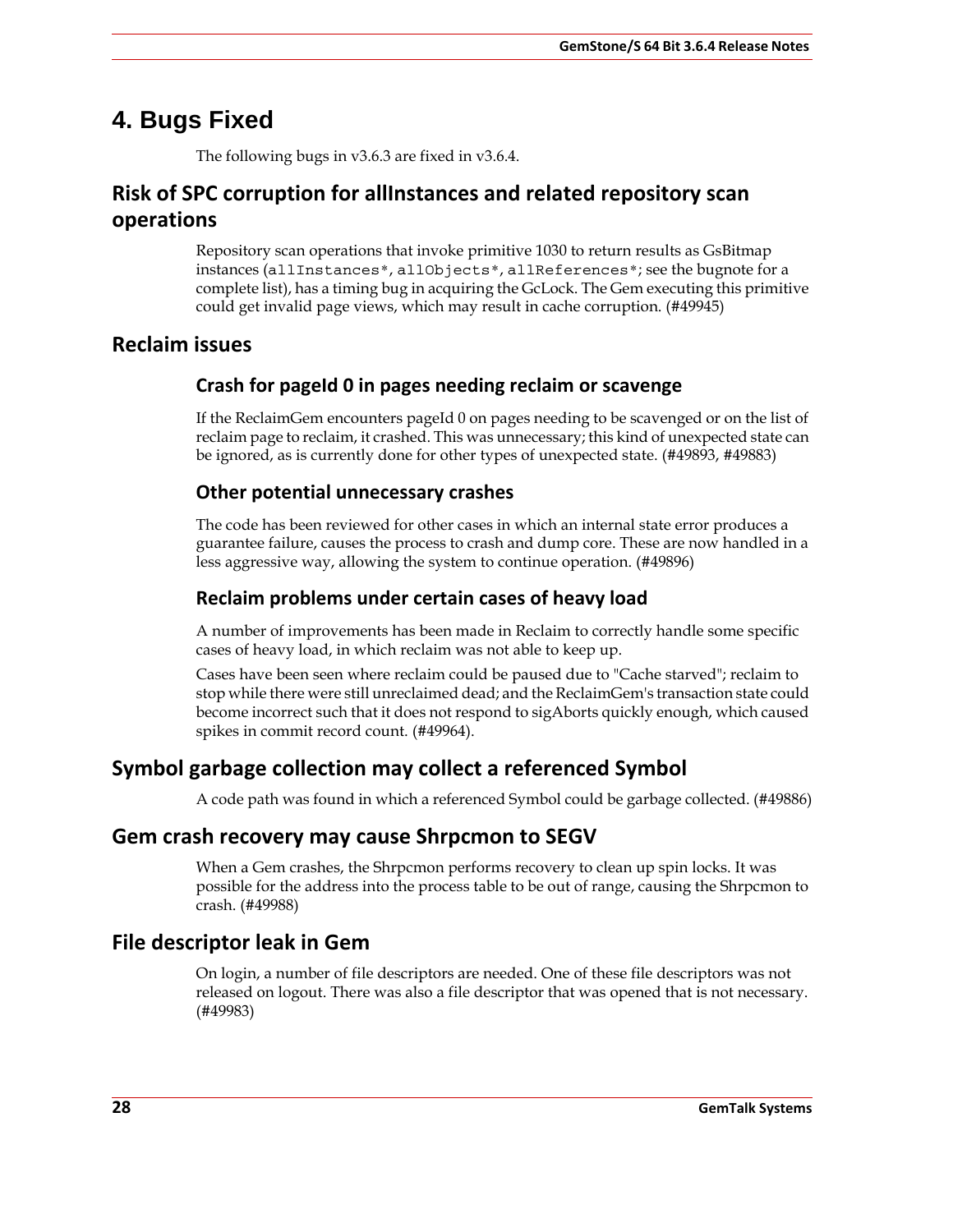## <span id="page-28-0"></span>**objectAudit issue in DataPageCheck not handled well**

If objectAudit detects a problem with DataPageCheck, it some recent versions it may have produced large error sets, or caused the audit to crash. (#49830)

## <span id="page-28-1"></span>**pageaudit may fail if Stone startup takes too long**

The pageaudit utility starts a temporary Stone, and if the Stone startup process takes too long, the pageaudit may timeout and fail with an error. (#49875)

## <span id="page-28-2"></span>**GsDevKit upgrade bugs fixed**

There were bugs in the code to upgrade GsDevKit (issues 15, 16, 21 and 23 on the github project). These fixes are included in the distribution in \$GEMSTONE/examples/seaside/bin/GsDevKit\_upgrade.gs. (#49795, 48510)

## <span id="page-28-3"></span>**Cache Statistics Issues**

## <span id="page-28-4"></span>**Extent grow cache statistics issues**

The following stone cache statistics were not updated in some cases of grows initiated internally. The affected statistics are:

```
totalExtentGrows
timeInExtentGrows
avgTimePerExtentGrow
```
The statistic ExtentGrowFailedTotal has been added, to track extent grow failures; see [ExtentGrowFailedTotal \(Stn\) Number of times an attempt to grow an extent failed. on](#page-15-5)  [page](#page-15-5) 16.

(#49771)

## <span id="page-28-5"></span>**FreeOops not reliable**

The Stone statistics **FreeOops** was sometimes set to an incorrect value. (#49986)

## <span id="page-28-6"></span>**.topazini could silently clear -X arguments for X509 login**

By default, topaz automatically reads a existing .topazini file on startup. If the .topazini sets any of the standard login parameters (gemstone, username, etc.), it clears any X509 login parameters, including those passed in via the topaz command line. This design is intended to avoid mixing sets of login parameters

Now, a warning is printed if command line -X arguments are cleared by a .topazini setting. (#49761)

## <span id="page-28-7"></span>**Time comparison incorrect results for arguments in same millisecond range**

The comparison methods > < = converted the operands to milliseconds, and this returned incorrect results in cases where the operands's milliseconds values matched; incorrectly returning true for  $=$  and incorrectly returning false for  $\le$  or  $\ge$ . (#49798)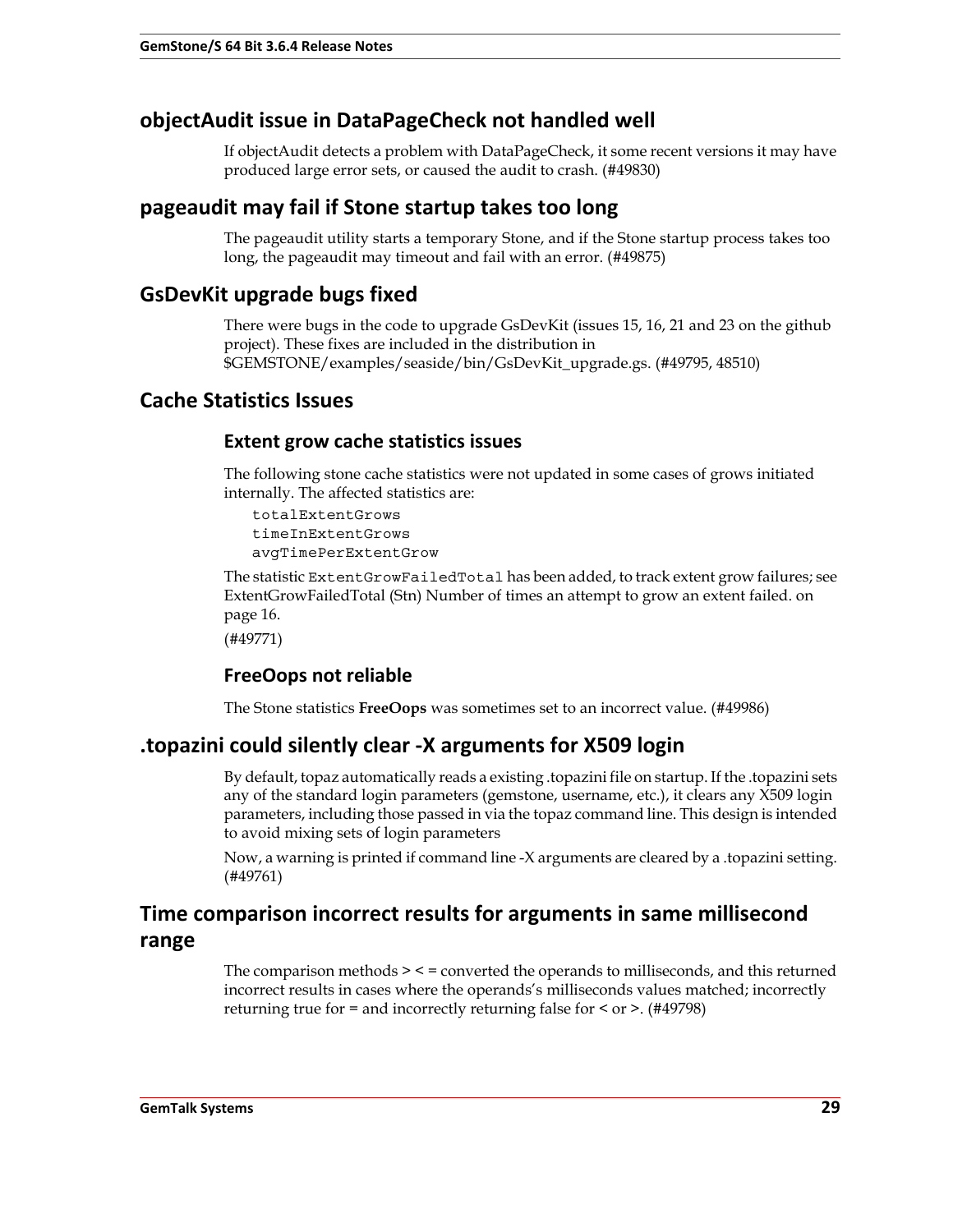## <span id="page-29-0"></span>**During tranlog restore, existing file without permissions not reported**

If tranlog restore encountered a transaction log that it did not have permission to read, it stopped restore, as if restore was complete, without reporting a permission error. (#49837)

## <span id="page-29-1"></span>**Login possible during restore**

It was possible to login during a restore from backup, which caused the restore to fail. (#49958)

## <span id="page-29-2"></span>**Commit issues during suspendCommitsForFailover**

When commits are suspended for failover (System suspendCommitsForFailover), an attempt to commit will error. The commit attempt is not aborted, and an attempt to abort or resumeCommits causes the session to lose its connection to the stone. (#49943)

If the SymbolGem needs to commit, this will fail; the Stone will continue to attempt to restart the SymbolGem which will continue to fail to commit. (#49944).

## <span id="page-29-3"></span>**SecurityErrors during upgrade in some GsObjectSecurityPolicies configurations**

When upgrading from a version earlier than 3.5, if the GemStone base classes in the originating repository have an unusual distribution of classes and methods over the GsObjectSecurityPolicies, there may be security errors in upgradeImage, when CodeLibrarian performs the recompile of methods. (#49807)

## <span id="page-29-4"></span>**ScaledDecimal literal parsing issues**

## <span id="page-29-5"></span>**Scaled Decimal literal strings not parsed by asNumber**

Strings containing ScaledDecimal literals (using s, such as '3.45s6') were not parsed correctly by CharacterCollection >> asNumber, and returned PlusSignalingNaN. (#49842)

## <span id="page-29-6"></span>**In comma-decimal point locale, ScaledDecimal literals did not parse**

Locale can be used in GemStone to specify to use the comma as the decimal points, for fromString: and printing, but does not affect compiler parsing. The compiler was not able to parse ScaledDecimal literal syntax (using a period decimal point and s, such as 3.45s6) in a comma Locale. (#49822)

## <span id="page-29-7"></span>**Cannot activate a passivated structure containing an instance of Utf8**

The contents of an instance of Utf8 cannot be updated using standard methods, and so attempting to activate a passivated Utf8 failed. (#49864)